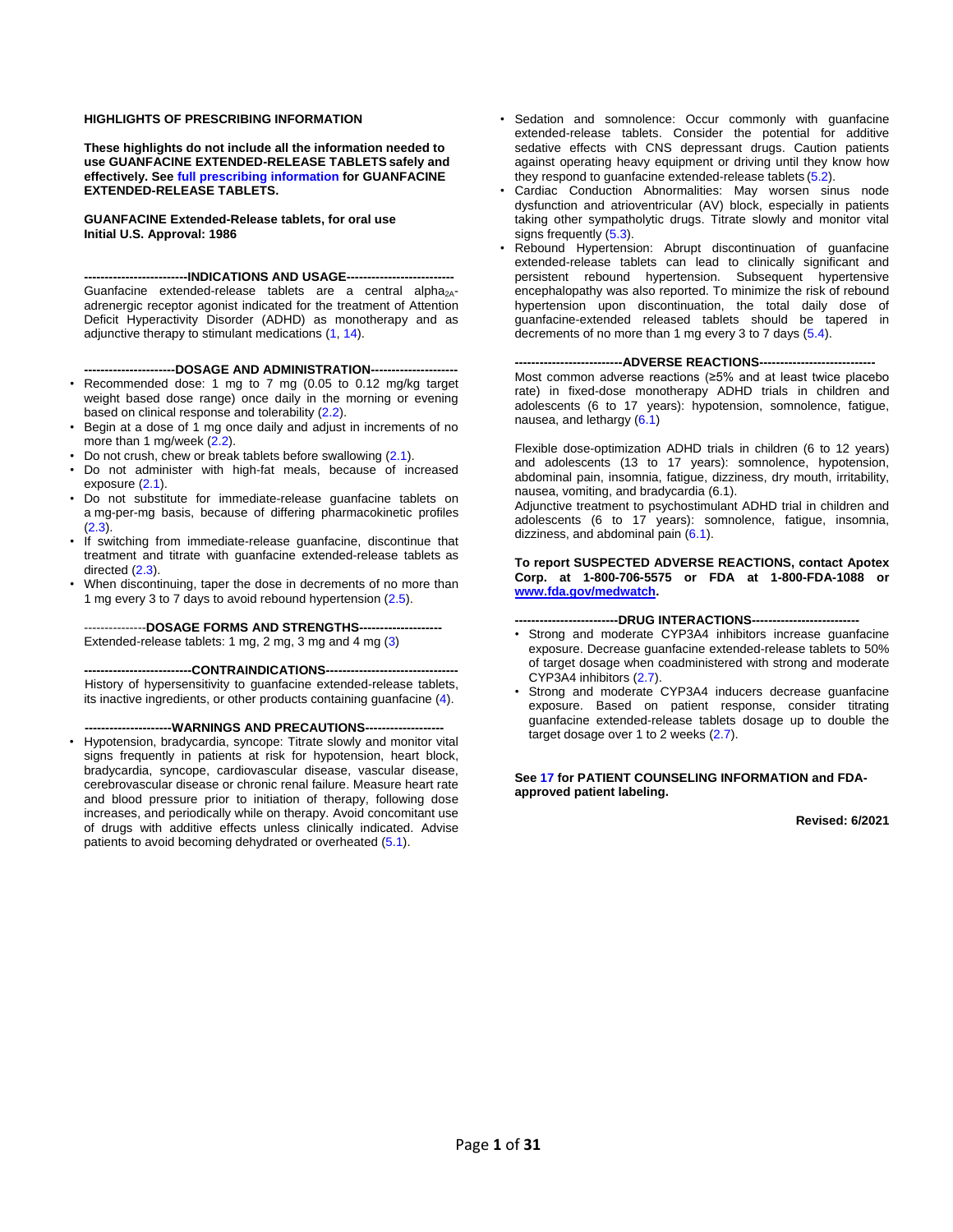<span id="page-1-0"></span>

| <b>FULL PRESCRIBING INFORMATION: CONTENTS*</b>                         |                                                                                           |
|------------------------------------------------------------------------|-------------------------------------------------------------------------------------------|
| <b>1 INDICATIONS AND USAGE</b>                                         | <b>8 USE IN SPECIFIC POPULATIONS</b>                                                      |
| <b>2 DOSAGE AND ADMINISTRATION</b>                                     | 8.1 Pregnancy                                                                             |
| 2.1 General Instruction for Use                                        | 8.2 Lactation                                                                             |
| 2.2 Dose Selection                                                     | 8.4 Pediatric Use                                                                         |
| 2.3 Switching from Immediate-Release Guanfacine to                     | 8.5 Geriatric Use                                                                         |
| <b>Guanfacine Extended-Release Tablets</b>                             | 8.6 Renal Impairment                                                                      |
| 2.4 Maintenance Treatment                                              | 8.7 Hepatic Impairment                                                                    |
| 2.5 Discontinuation of Treatment                                       | <b>9 DRUG ABUSE AND DEPENDENCE</b>                                                        |
| 2.6 Missed Doses                                                       | 9.1 Controlled Substance                                                                  |
| 2.7 Dosage Adjustment with Concomitant Use of Strong and 10 OVERDOSAGE |                                                                                           |
| Moderate CYP3A4 Inhibitors or Inducers                                 | <b>11 DESCRIPTION</b>                                                                     |
| <b>3 DOSAGE FORMS AND STRENGTHS</b>                                    | <b>12 CLINICAL PHARMACOLOGY</b>                                                           |
| <b>4 CONTRAINDICATIONS</b>                                             | 12.1 Mechanism of Action                                                                  |
| <b>5 WARNINGS AND PRECAUTIONS</b>                                      | 12.2 Pharmacodynamics                                                                     |
| 5.1 Hypotension, Bradycardia, and Syncope                              | <b>12.3 Pharmacokinetics</b>                                                              |
| 5.2 Sedation and Somnolence                                            | <b>13 NONCLINICAL TOXICOLOGY</b>                                                          |
| 5.3 Cardiac Conduction Abnormalities                                   | 13.1 Carcinogenesis, Mutagenesis, Impairment of Fertility                                 |
| 5.4 Rebound Hypertension                                               | <b>14 CLINICAL STUDIES</b>                                                                |
| <b>6 ADVERSE REACTIONS</b>                                             | <b>16 HOW SUPPLIED/STORAGE AND HANDLING</b>                                               |
| 6.1 Clinical Trials Experience                                         | <b>17 PATIENT COUNSELING INFORMATION</b>                                                  |
| 6.2 Postmarketing Experience                                           |                                                                                           |
| <b>7 DRUG INTERACTIONS</b>                                             | *Sections or subsections omitted from the full prescribing<br>information are not listed. |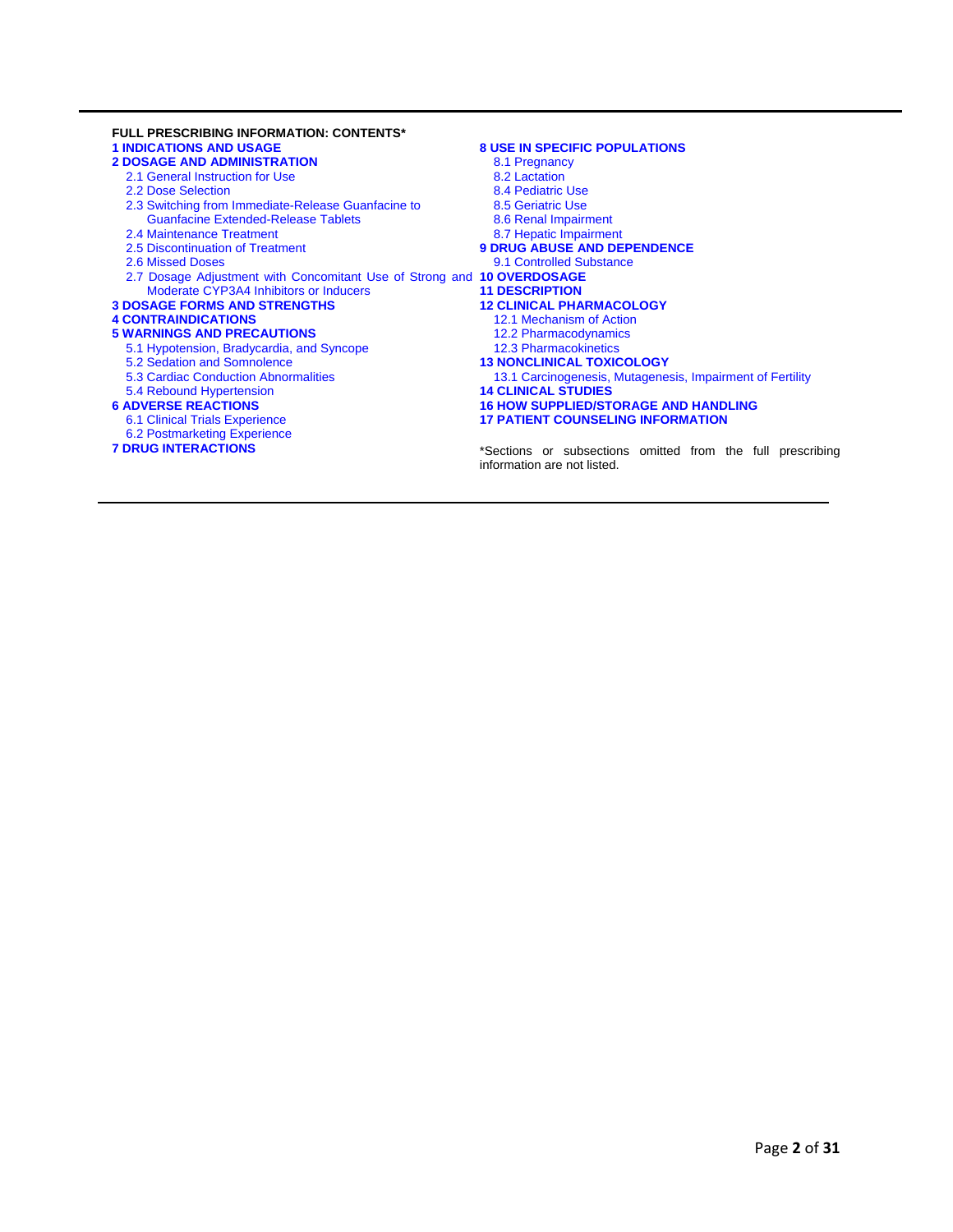# **FULL PRESCRIBING INFORMATION**

# <span id="page-2-0"></span>**1 INDICATIONS AND USAGE**

Guanfacine extended-release tablets are indicated for the treatment of Attention Deficit Hyperactivity Disorder (ADHD) as monotherapy and as adjunctive therapy to stimulant medications *[see Clinical Studies [\(14\)](#page-20-0)].*

# <span id="page-2-3"></span>**2 DOSAGE AND ADMINISTRATION**

### <span id="page-2-2"></span>**2.1 General Instruction for Use**

Swallow tablets whole. Do not crush, chew, or break tablets because this will increase the rate of guanfacine release. Do not administer with high fat meals, due to increased exposure.

### <span id="page-2-1"></span>**2.2 Dose Selection**

 $\mathsf{L}$ 

Take guanfacine extended-release tablets orally once daily, either in the morning or evening, at approximately the same time each day. Begin at a dose of 1 mg/day, and adjust in increments of no more than 1 mg/week.

In monotherapy clinical trials, there was dose- and exposure-related clinical improvement as well as risks for several clinically significant adverse reactions (hypotension, bradycardia, sedative events). To balance the exposure-related potential benefits and risks, the recommended target dose range depending on clinical response and tolerability for guanfacine extended-release tablets is 0.05 to 0.12 mg/kg/day (total daily dose between 1 to 7 mg) (see Table 1).

| Weight       | Target dose range (0.05 - 0.12 mg/kg/day) |
|--------------|-------------------------------------------|
| 25-33.9 kg   | $2-3$ mg/day                              |
| 34-41.4 kg   | $2-4$ mg/day                              |
| 41.5-49.4 kg | $3-5$ mg/day                              |
| 49.5-58.4 kg | $3-6$ mg/day                              |
| 58.5-91 kg   | 4-7 mg/day                                |
| >91 kg       | 5-7 mg/day                                |

In the adjunctive trial which evaluated guanfacine extended-release tablets treatment with psychostimulants, the majority of patients reached optimal doses in the 0.05 to 0.12 mg/kg/day range. Doses above 4 mg/day have not been studied in adjunctive trials.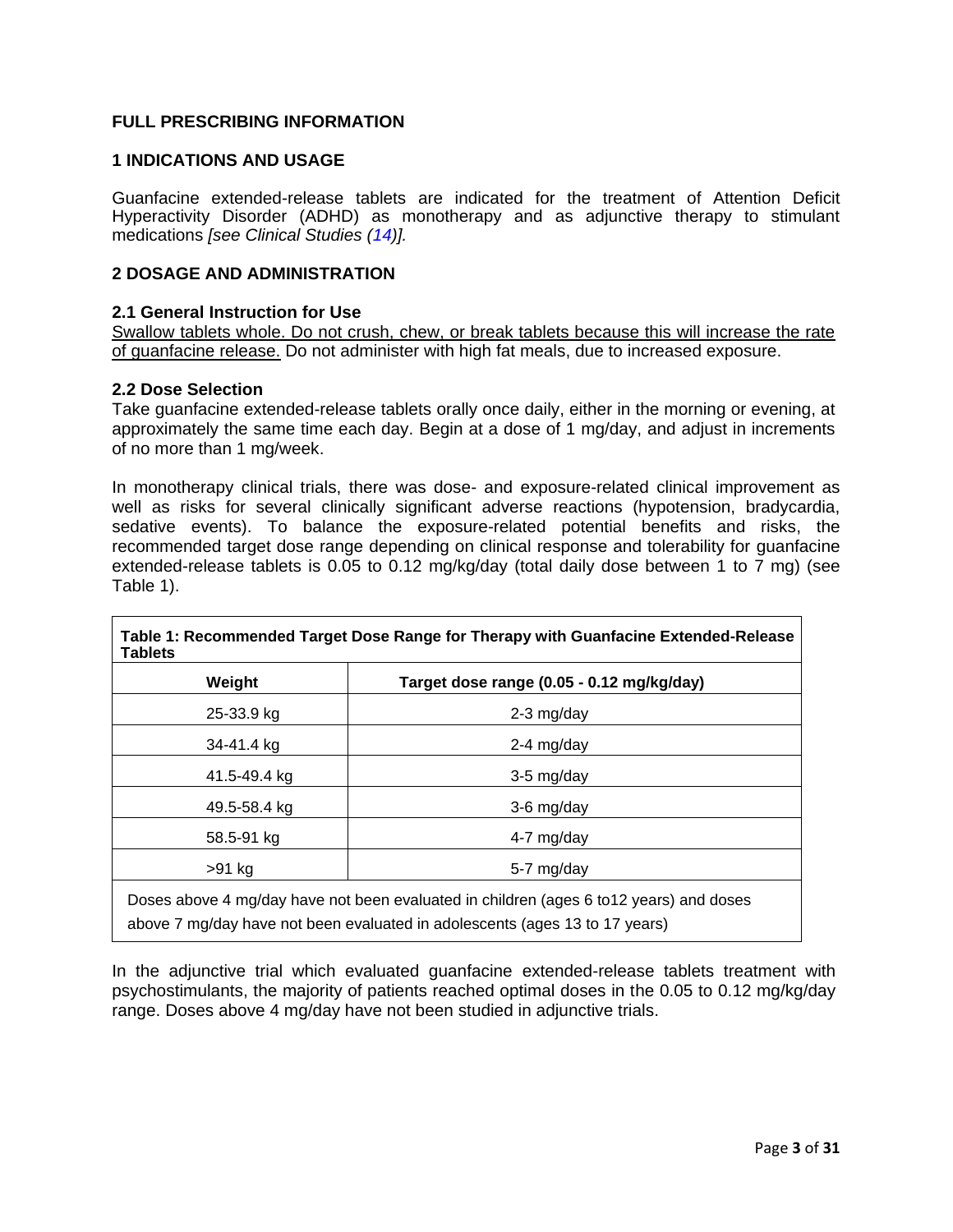# <span id="page-3-0"></span>**2.3 Switching from Immediate-Release Guanfacine to Guanfacine Extended-Release Tablets**

If switching from immediate-release guanfacine, discontinue that treatment, and titrate with guanfacine extended-release tablets following above recommended schedule.

Do not substitute for immediate-release guanfacine tablets on a milligram-per-milligram basis, because of differing pharmacokinetic profiles. Guanfacine extended-release tablets have significantly reduced  $C_{\text{max}}$  (60% lower), bioavailability (43% lower), and a delayed  $T_{\text{max}}$  (3 hours later) compared to those of the same dose of immediate-release guanfacine *[see Clinical Pharmacology [\(12.3\)](#page-17-1)]*.

# <span id="page-3-3"></span>**2.4 Maintenance Treatment**

Pharmacological treatment of ADHD may be needed for extended periods. Healthcare providers should periodically re-evaluate the long-term use of guanfacine extended-release tablets, and adjust weight-based dosage as needed. The majority of children and adolescents reach optimal doses in the 0.05 to 0.12 mg/kg/day range. Doses above 4 mg/day have not been evaluated in children (ages 6 to 12 years) and above 7 mg/day have not been evaluated in adolescents (ages 13 to 17 years) *[see Clinical Studies [\(14\)](#page-20-0)].*

# <span id="page-3-1"></span>**2.5 Discontinuation of Treatment**

Following discontinuation of guanfacine extended-release tablets, patients may experience increases in blood pressure and heart rate *[see Warnings and Precautions [\(5.4\)](#page-5-2) and Adverse Reactions [\(6\)](#page-5-3)]*. Patients/caregivers should be instructed not to discontinue guanfacine extendedrelease tablets without consulting their health care provider. Monitor blood pressure and pulse when reducing the dose or discontinuing the drug. Taper the daily dose in decrements of no more than 1 mg every 3 to 7 days to minimize the risk of rebound hypertension.

# <span id="page-3-4"></span>**2.6 Missed Doses**

When reinitiating patients to the previous maintenance dose after two or more missed consecutive doses, consider titration based on patient tolerability.

# <span id="page-3-2"></span>**2.7 Dosage Adjustment with Concomitant Use of Strong and Moderate CYP3A4 Inhibitors or Inducers**

Dosage adjustments for guanfacine extended-release tablets are recommended with concomitant use of strong and moderate CYP3A4 inhibitors (e.g., ketoconazole), or CYP3A4 inducers (e.g., carbamazepine) [\(Table 2\)](#page-4-4) *[see Drug Interactions [\(7\)](#page-13-1)]*.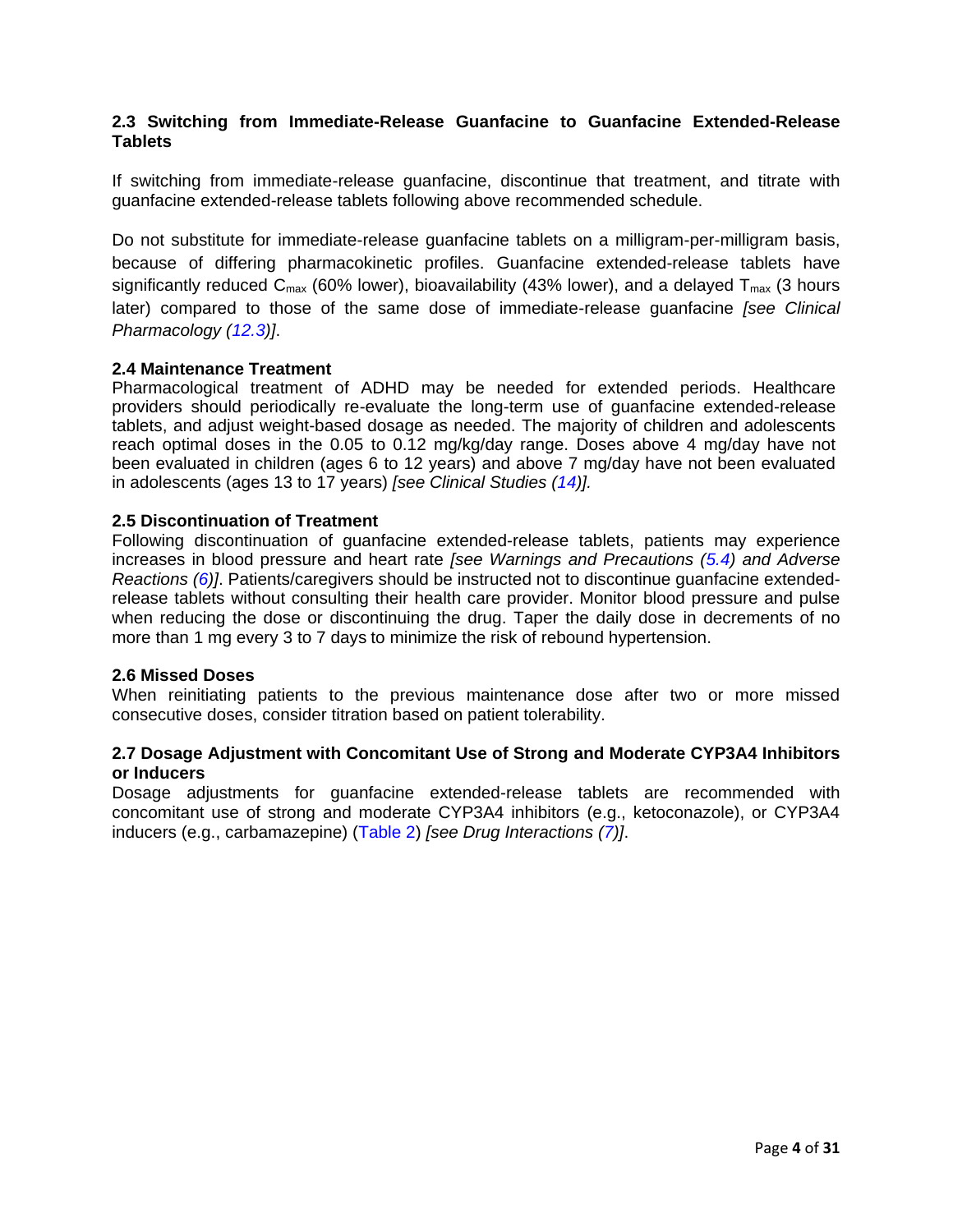<span id="page-4-4"></span>**Table 2: Guanfacine Extended-Release Tablets Dosage Adjustments for Patients Taking Concomitant CYP3A4 Inhibitors or Inducers**

|                                                    |                                                                                                                                         | <b>Clinical Scenarios</b>                                                                                                                                    |                                                                                                                             |
|----------------------------------------------------|-----------------------------------------------------------------------------------------------------------------------------------------|--------------------------------------------------------------------------------------------------------------------------------------------------------------|-----------------------------------------------------------------------------------------------------------------------------|
|                                                    | <b>Starting Guanfacine</b><br><b>Extended-Release</b><br><b>Tablets while currently</b><br>on a CYP3A4 modulator                        | <b>Continuing Guanfacine</b><br><b>Extended-Release</b><br>Tablets while adding a<br>CYP3A4 modulator                                                        | <b>Continuing</b><br><b>Guanfacine</b><br><b>Extended-Release</b><br><b>Tablets while</b><br>stopping a CYP3A4<br>modulator |
| CYP3A4<br><b>Strong and</b><br>moderate Inhibitors | <b>Decrease</b> guanfacine<br>extended-release tablets<br>dosage to half the<br>recommended level.<br>(See Table 1)                     | <b>Decrease</b> guanfacine<br>extended-release tablets<br>dosage to half the<br>recommended level.<br>(See Table 1)                                          | <b>Increase</b> guanfacine<br>extended-release<br>tablets dosage to<br>recommended level.<br>(See Table 1)                  |
| CYP3A4<br><b>Strong and</b><br>moderate Inducers   | <b>Consider increasing</b><br>guanfacine extended-<br>release tablets dosage up<br>to double the<br>recommended level. (See<br>Table 1) | <b>Consider increasing</b><br>guanfacine extended-<br>release tablets dosage up<br>to double the<br>recommended level over<br>1 to 2 weeks. (See Table<br>1) | Decrease guanfacine<br>extended-release<br>tablets dosage to<br>recommended level<br>over 1 to 2 weeks.<br>(See Table 1)    |

# <span id="page-4-0"></span>**3 DOSAGE FORMS AND STRENGTHS**

Guanfacine extended-release tablets 1 mg are white to off-white, round, biconvex tablets, engraved "APO" on one side, "GU1" on the other side.

Guanfacine extended-release tablets 2 mg are white to off-white, oval shaped, biconvex tablets, engraved "APO" on one side, "GUA 2" on the other side.

Guanfacine extended-release tablets 3 mg are green, round, biconvex tablets, engraved "APO" on one side, "GU3" on the other side.

Guanfacine extended-release tablets 4 mg are green, oval shaped, biconvex tablets, engraved "APO" on one side, "GUA 4" on the other side.

# <span id="page-4-1"></span>**4 CONTRAINDICATIONS**

Guanfacine extended-release tablets are contraindicated in patients with a history of a hypersensitivity reaction to guanfacine extended-release tablets or its inactive ingredients, or other products containing guanfacine. Rash and pruritus have been reported.

# <span id="page-4-3"></span>**5 WARNINGS AND PRECAUTIONS**

#### <span id="page-4-2"></span>**5.1 Hypotension, Bradycardia, and Syncope**

Treatment with guanfacine extended-release tablets can cause dose-dependent decreases in blood pressure and heart rate. Decreases were less pronounced over time of treatment. Orthostatic hypotension and syncope have been reported *[see Adverse Reactions [\(6.1\)](#page-6-0)]*.

Measure heart rate and blood pressure prior to initiation of therapy, following dose increases, and periodically while on therapy. Titrate guanfacine extended-release tablets slowly in patients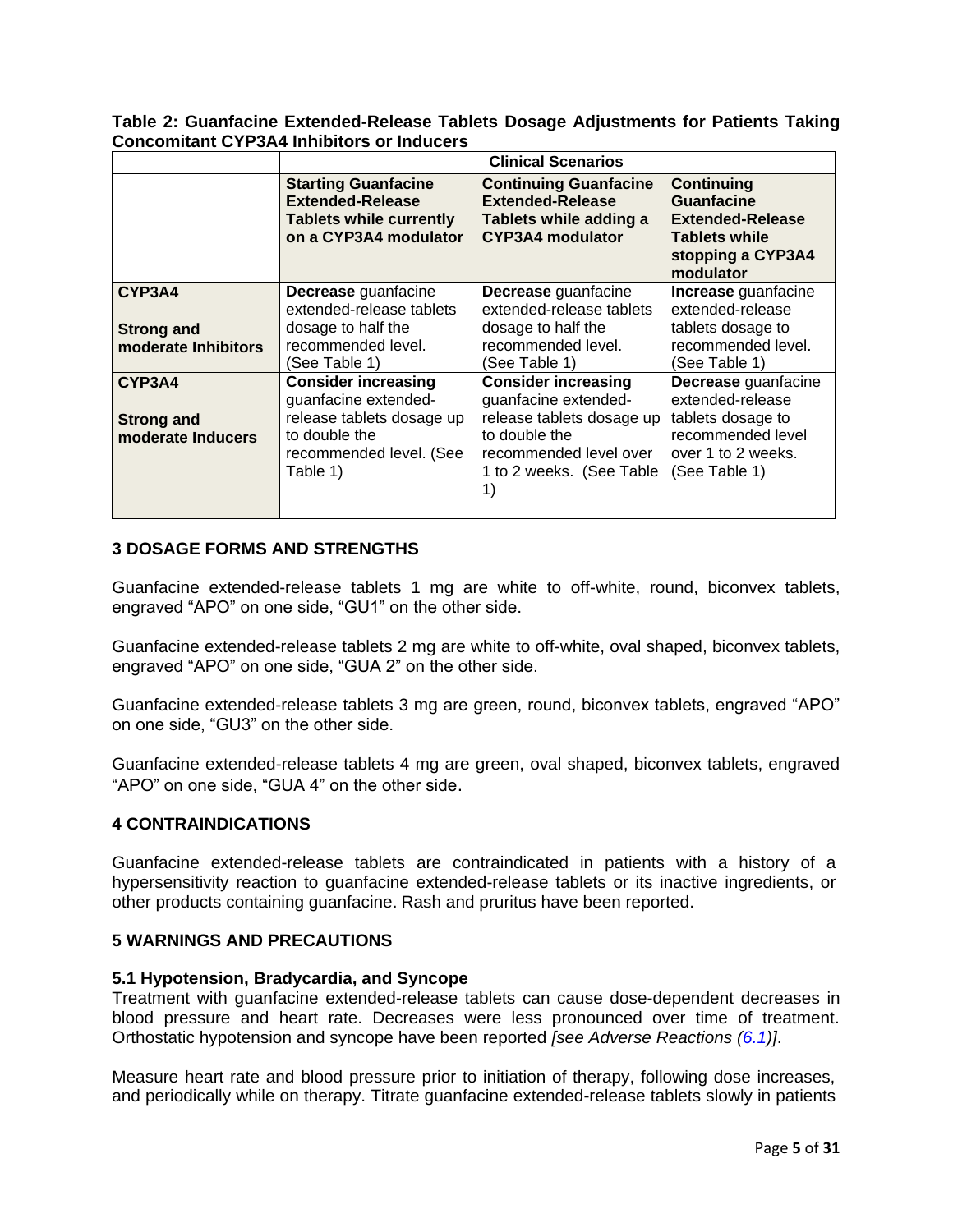with a history of hypotension, and those with underlying conditions that may be worsened by hypotension and bradycardia; e.g., heart block, bradycardia, cardiovascular disease, vascular disease, cerebrovascular disease, or chronic renal failure. In patients who have a history of syncope or may have a condition that predisposes them to syncope, such as hypotension, orthostatic hypotension, bradycardia, or dehydration, advise patients to avoid becoming dehydrated or overheated. Monitor blood pressure and heart rate, and adjust dosages accordingly in patients treated concomitantly with antihypertensives or other drugs that can reduce blood pressure or heart rate or increase the risk of syncope.

# <span id="page-5-0"></span>**5.2 Sedation and Somnolence**

Somnolence and sedation were commonly reported adverse reactions in clinical studies *[see Adverse Reactions [\(6.1\)](#page-6-0)].* Before using guanfacine extended-release tablets with other centrally active depressants, consider the potential for additive sedative effects. Caution patients against operating heavy equipment or driving until they know how they respond to treatment with guanfacine extended-release tablets*.* Advise patients to avoid use with alcohol.

# <span id="page-5-1"></span>**5.3 Cardiac Conduction Abnormalities**

The sympatholytic action of guanfacine extended-release tablets may worsen sinus node dysfunction and atrioventricular (AV) block, especially in patients taking other sympatholytic drugs. Titrate guanfacine extended-release tablets slowly and monitor vital signs frequently in patients with cardiac conduction abnormalities or patients concomitantly treated with other sympatholytic drugs.

# <span id="page-5-2"></span>**5.4 Rebound Hypertension**

In post marketing experience, abrupt discontinuation of guanfacine extended-release tablets has resulted in clinically significant and persistent rebound hypertension above baseline levels and increases in heart rate. Hypertensive encephalopathy has also been reported in association with rebound hypertension with both guanfacine extended-release tablets and immediate release guanfacine *[see Adverse Reactions [\(6.2\)](#page-13-0)]*. In these cases, high-dosage guanfacine was discontinued; concomitant stimulant use was also reported, which may potentially increase hypertensive response upon abrupt discontinuation of guanfacine. Children commonly have gastrointestinal illnesses that lead to vomiting, and a resulting inability to take medications, so they may be especially at risk for rebound hypertension.

To minimize the risk of rebound hypertension upon discontinuation, the total daily dose of guanfacine extended-release tablets should be tapered in decrements of no more than 1 mg every 3 to 7 days *[see Dosage and Administration [\(2.5\)](#page-3-1)]*. Blood pressure and heart rate should be monitored when reducing the dose or discontinuing guanfacine extended-release tablets. If abrupt discontinuation occurs (especially with concomitant stimulant use), patients should be closely followed for rebound hypertension.

# <span id="page-5-3"></span>**6 ADVERSE REACTIONS**

The following serious adverse reactions are described elsewhere in the labeling:

- Hypotension, bradycardia, and syncope *[see Warnings and Precautions [\(5.1\)](#page-4-2)]*
- Sedation and somnolence *[see Warnings and Precautions [\(5.2\)](#page-5-0)]*
- Cardiac conduction abnormalities *[see Warnings and Precautions [\(5.3\)](#page-5-1)]*
- *Rebound Hypertension [see Warnings and Precautions [\(5.4\)](#page-5-2)*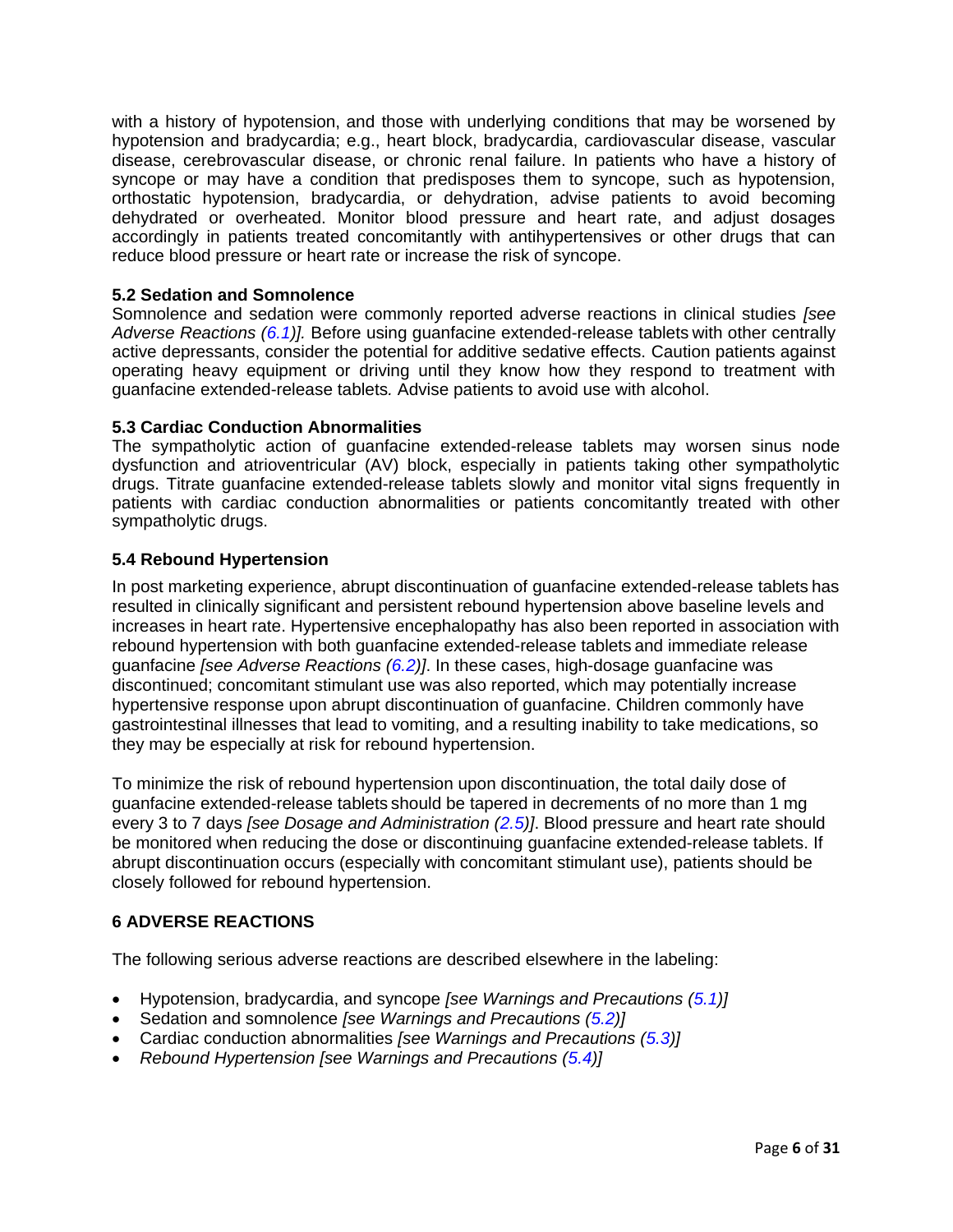# <span id="page-6-0"></span>**6.1 Clinical Trials Experience**

Because clinical trials are conducted under widely varying conditions, adverse reaction rates observed in the clinical trials of a drug cannot be directly compared to rates in the clinical trials of another drug and may not reflect the rates observed in practice.

The data described below reflect clinical trial exposure to guanfacine extended-release tablets in 2,825 patients. This includes 2,330 patients from completed studies in children and adolescents, ages 6 to 17 years and 495 patients in completed studies in adult healthy volunteers.

The mean duration of exposure of 446 patients that previously participated in two 2-year, open-label long-term studies was approximately 10 months.

# Fixed Dose Trials

| Table 3: Percentage of Patients Experiencing Most Common (≥5% and at least twice the rate for<br>placebo) Adverse Reactions in Fixed Dose Studies 1 and 2 |                             |                                                                                                                                                                                                         |                                                 |     |     |     |  |  |
|-----------------------------------------------------------------------------------------------------------------------------------------------------------|-----------------------------|---------------------------------------------------------------------------------------------------------------------------------------------------------------------------------------------------------|-------------------------------------------------|-----|-----|-----|--|--|
|                                                                                                                                                           |                             |                                                                                                                                                                                                         | <b>Guanfacine Extended-Release Tablets (mg)</b> |     |     |     |  |  |
| Adverse<br><b>Reaction</b><br>Term                                                                                                                        | <b>Placebo</b><br>$(N=149)$ | $1mg^*$<br>All Doses of<br>2 <sub>mg</sub><br>3mg<br>4 <sub>mg</sub><br>$(N=151)$<br>$(N=150)$<br>$(N=151)$<br>$(N=61)$<br><b>Guanfacine</b><br><b>Extended-</b><br><b>Release Tablets</b><br>$(N=513)$ |                                                 |     |     |     |  |  |
| Somnolence <sup>a</sup>                                                                                                                                   | 11%                         | 28%                                                                                                                                                                                                     | 30%                                             | 38% | 51% | 38% |  |  |
| Fatigue                                                                                                                                                   | 3%                          | 10%                                                                                                                                                                                                     | 13%                                             | 17% | 15% | 14% |  |  |
| Hypotension <sup>b</sup>                                                                                                                                  | 3%                          | 8%                                                                                                                                                                                                      | 5%                                              | 7%  | 8%  | 7%  |  |  |
| <b>Dizziness</b>                                                                                                                                          | 4%                          | 5%                                                                                                                                                                                                      | 3%                                              | 7%  | 10% | 6%  |  |  |
| Lethargy                                                                                                                                                  | 3%                          | 2%                                                                                                                                                                                                      | 3%                                              | 8%  | 7%  | 6%  |  |  |
| Nausea                                                                                                                                                    | 2%                          | 7%                                                                                                                                                                                                      | 5%                                              | 5%  | 6%  | 6%  |  |  |
| Dry mouth                                                                                                                                                 | 1%                          | 0%                                                                                                                                                                                                      | 1%                                              | 6%  | 7%  | 4%  |  |  |

\*The lowest dose of 1 mg used in Study 2 was not randomized to patients weighing more than 50 kg.

a: The somnolence term includes somnolence, sedation, and hypersomnia.

b: The hypotension term includes hypotension, diastolic hypotension, orthostatic hypotension, blood pressure decreased, blood pressure diastolic decreased, blood pressure systolic decreased.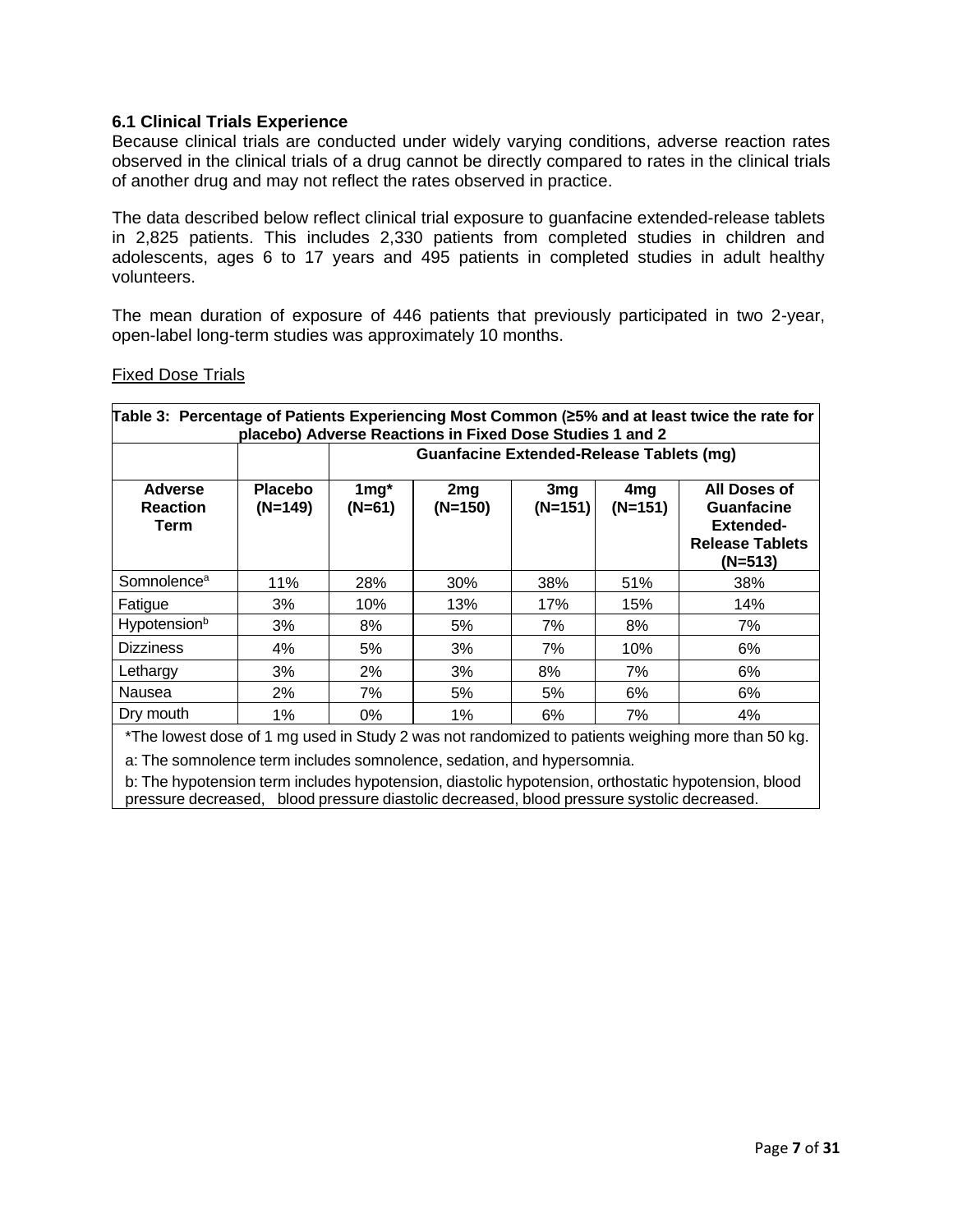**Table 4: Adverse Reactions Leading to Discontinuation (≥2% for all doses of Guanfacine Extended-Release Tablets and >rate than in placebo) in Fixed Dose Studies 1 and 2 Guanfacine Extended-Release Tablets (mg)**

|                                        |                             | Guaniachte Extended-Release Tablets (1119) |                  |                              |                              |                                                                                                     |  |
|----------------------------------------|-----------------------------|--------------------------------------------|------------------|------------------------------|------------------------------|-----------------------------------------------------------------------------------------------------|--|
| <b>Adverse</b><br><b>Reaction Term</b> | <b>Placebo</b><br>$(N=149)$ | $1mg^*$<br>$(N=61)$                        | 2mg<br>$(N=150)$ | 3 <sub>mg</sub><br>$(N=151)$ | 4 <sub>mg</sub><br>$(N=151)$ | <b>All Doses of</b><br><b>Guanfacine</b><br><b>Extended-</b><br><b>Release Tablets</b><br>$(N=513)$ |  |
|                                        | $n$ (%)                     | $n$ (%)                                    | n (%)            | n(%)                         | $n$ (%)                      | $n$ (%)                                                                                             |  |
| Total patients                         | 4(3%)                       | 2(3%)                                      | 10 (7%)          | (10%)<br>15                  | 27 (18%)                     | 54 (11%)                                                                                            |  |
| Somnolence <sup>a</sup>                | $1(1\%)$                    | 2(3%)                                      | 5(3%)            | 6(4%)                        | 17 (11%)                     | 30(6%)                                                                                              |  |
| Fatigue                                | $0(0\%)$                    | $0(0\%)$                                   | 2(1%)            | 2(1%)                        | 4(3%)                        | 8(2%)                                                                                               |  |

Adverse reactions leading to discontinuation in ≥ 2% in any dose group but did not meet this criteria in all doses combined: hypotension (hypotension, diastolic hypotension, orthostatic hypotension, blood pressure decreased, blood pressure diastolic decreased, blood pressure systolic decreased), headache, and dizziness.

\* The lowest dose of 1 mg used in Study 2 was not randomized to patients weighing more than 50 kg. a: The somnolence term includes somnolence, sedation, and hypersomnia.

| Table 5: Other Common Adverse Reactions (≥2% for all doses of Guanfacine Extended-<br>Release Tablets and >rate than in placebo) in Fixed Dose Studies 1 and 2 |                      |                   |                                                 |                            |                  |                                                                                          |  |
|----------------------------------------------------------------------------------------------------------------------------------------------------------------|----------------------|-------------------|-------------------------------------------------|----------------------------|------------------|------------------------------------------------------------------------------------------|--|
|                                                                                                                                                                |                      |                   | <b>Guanfacine Extended-Release Tablets (mg)</b> |                            |                  |                                                                                          |  |
| <b>Adverse Reaction</b><br>Term                                                                                                                                | Placebo<br>$(N=149)$ | $1mg^*$<br>(N=61) | 2mg<br>(N=150)                                  | 3 <sub>mg</sub><br>(N=151) | 4mg<br>$(N=151)$ | All Doses of<br>Guanfacine<br><b>Extended-</b><br>Release<br><b>Tablets</b><br>$(N=513)$ |  |
| Headache                                                                                                                                                       | 19%                  | 26%               | 25%                                             | 16%                        | 28%              | 23%                                                                                      |  |
| Abdominal Pain <sup>a</sup>                                                                                                                                    | 9%                   | 10%               | 7%                                              | 11%                        | 15%              | 11%                                                                                      |  |
| Decreased Appetite                                                                                                                                             | 4%                   | 5%                | 4%                                              | 9%                         | 6%               | 6%                                                                                       |  |
| Irritability                                                                                                                                                   | 4%                   | 5%                | 8%                                              | 3%                         | 7%               | 6%                                                                                       |  |
| Constipation                                                                                                                                                   | 1%                   | 2%                | 2%                                              | 3%                         | 4%               | 3%                                                                                       |  |
| Nightmare <sup>b</sup>                                                                                                                                         | $0\%$                | $0\%$             | $0\%$                                           | 3%                         | 4%               | 2%                                                                                       |  |
| Enuresis <sup>c</sup>                                                                                                                                          | $1\%$                | 0%                | $1\%$                                           | 3%                         | 2%               | 2%                                                                                       |  |
| Affect Lability <sup>d</sup>                                                                                                                                   | 1%                   | 2%                | 1%                                              | 3%                         | 1%               | 2%                                                                                       |  |

Adverse reactions ≥2% for all doses of guanfacine extended-release tablets and >rate in placebo in any dose group but did not meet this criteria in all doses combined: insomnia (insomnia, initial insomnia, middle insomnia, terminal insomnia, sleep disorder), vomiting, diarrhea,

abdominal/stomach discomfort (abdominal discomfort, epigastric discomfort, stomach discomfort), rash (rash, rash generalized, rash papular), dyspepsia, increased weight, bradycardia (bradycardia, sinus bradycardia), asthma (asthma, bronchospasm, wheezing), agitation, anxiety (anxiety, nervousness), sinus arrhythmia, blood pressure increased (blood pressure increased, blood pressure diastolic increased), and first degree atrioventricular block.

\* The lowest dose of 1 mg used in Study 2 was not randomized to patients weighing more than 50 kg. a: The abdominal pain term includes abdominal pain, abdominal pain lower, abdominal pain upper, and abdominal tenderness.

b: The nightmare term includes abnormal dreams, nightmare, and sleep terror.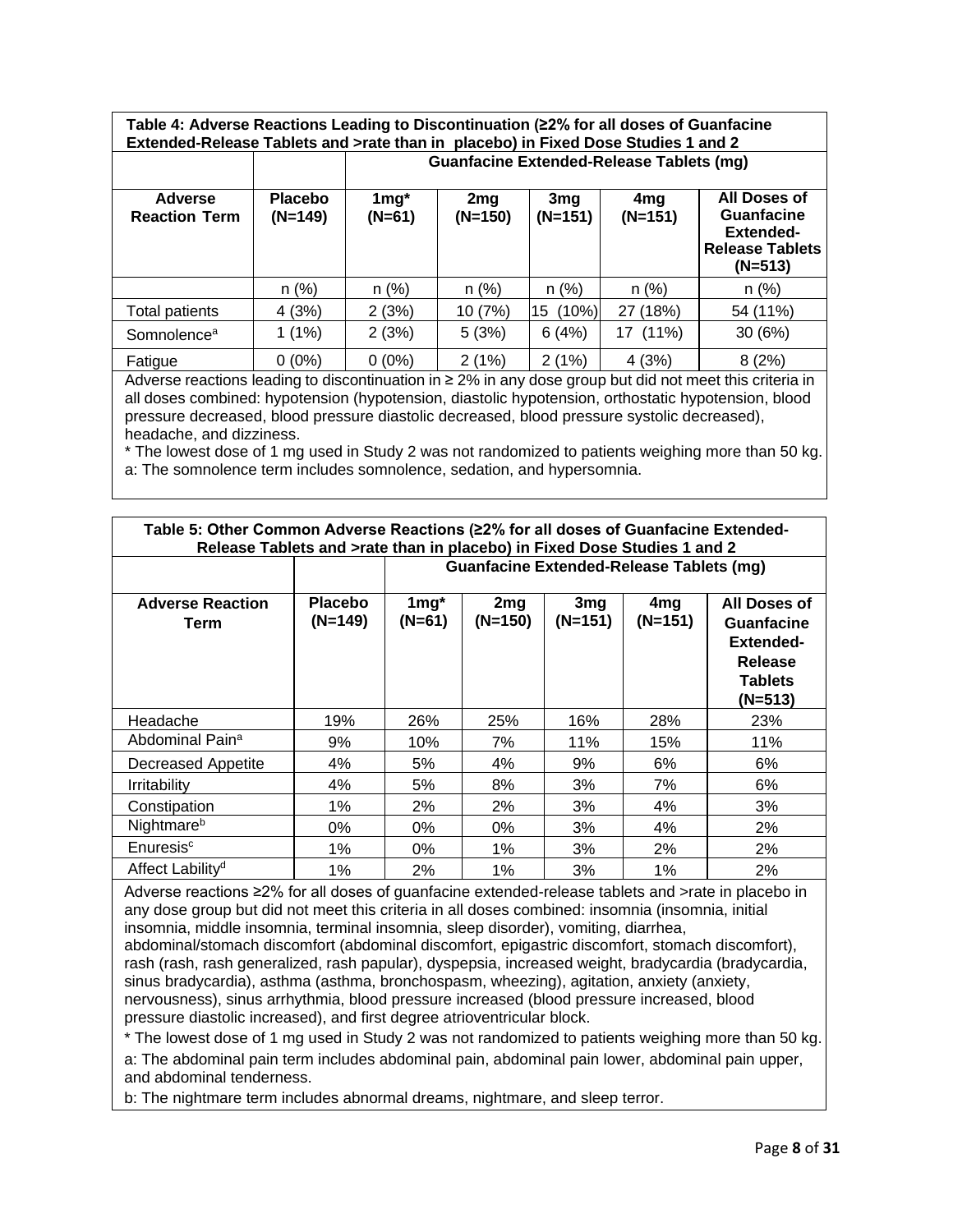c: The enuresis term includes enuresis, nocturia, and urinary incontinence.

d: The affect lability term includes affect lability and mood swings.

### Monotherapy Flexible Dose Trials

| Table 6: Percentage of Patients Experiencing Most Common (≥5% and at least twice the rate<br>for placebo) Adverse Reactions in the Monotherapy Flexible Dose Study 4 |                             |                                            |                        |                                                                                           |  |
|----------------------------------------------------------------------------------------------------------------------------------------------------------------------|-----------------------------|--------------------------------------------|------------------------|-------------------------------------------------------------------------------------------|--|
|                                                                                                                                                                      |                             | <b>Guanfacine Extended-Release Tablets</b> |                        |                                                                                           |  |
| <b>Adverse Reaction Term</b>                                                                                                                                         | <b>Placebo</b><br>$(N=112)$ | AМ<br>$(N=107)$                            | <b>PM</b><br>$(N=114)$ | All Doses of<br><b>Guanfacine</b><br><b>Extended-Release</b><br><b>Tablets</b><br>(N=221) |  |
| Somnolence <sup>a</sup>                                                                                                                                              | 15%                         | 57%                                        | 54%                    | 56%                                                                                       |  |
| Abdominal Pain <sup>b</sup>                                                                                                                                          | 7%                          | 8%                                         | 19%                    | 14%                                                                                       |  |
| Fatigue                                                                                                                                                              | 3%                          | 10%                                        | 11%                    | 11%                                                                                       |  |
| <b>Irritability</b>                                                                                                                                                  | 3%                          | 7%                                         | 7%                     | 7%                                                                                        |  |
| Nausea                                                                                                                                                               | $1\%$                       | 6%                                         | 5%                     | 5%                                                                                        |  |
| <b>Dizziness</b>                                                                                                                                                     | 3%                          | 6%                                         | 4%                     | 5%                                                                                        |  |
| Vomiting                                                                                                                                                             | 2%                          | 7%                                         | 4%                     | 5%                                                                                        |  |
| Hypotension <sup>c</sup>                                                                                                                                             | 0%                          | 6%                                         | 4%                     | 5%                                                                                        |  |
| <b>Decreased Appetite</b>                                                                                                                                            | 3%                          | 6%                                         | 3%                     | 4%                                                                                        |  |
| Enuresis <sup>d</sup>                                                                                                                                                | 1%                          | 2%                                         | 5%                     | 4%                                                                                        |  |

a: The somnolence term includes somnolence, sedation, and hypersomnia.

b: The abdominal pain term includes abdominal pain, abdominal pain lower, abdominal pain upper, and abdominal tenderness

c: The hypotension term includes hypotension, diastolic hypotension, orthostatic hypotension, blood pressure decreased, blood pressure diastolic decreased, blood pressure systolic decreased.

d: The enuresis term includes enuresis, nocturia, and urinary incontinence.

| Table 7: Adverse Reactions Leading to Discontinuation (22% for all doses of Guanfacine<br>Extended-Release Tablets and >rate than in placebo) in Monotherapy Flexible Dose Study 4 |                |                                                                                                                               |         |         |  |  |  |
|------------------------------------------------------------------------------------------------------------------------------------------------------------------------------------|----------------|-------------------------------------------------------------------------------------------------------------------------------|---------|---------|--|--|--|
|                                                                                                                                                                                    |                | <b>Guanfacine Extended-Release Tablets</b>                                                                                    |         |         |  |  |  |
| <b>Adverse Reaction</b><br>Term                                                                                                                                                    | <b>Placebo</b> | <b>PM</b><br>AM<br>All Doses of<br><b>Guanfacine Extended-</b><br>$(N=107)$<br>$(N=114)$<br><b>Release Tablets</b><br>(N=221) |         |         |  |  |  |
|                                                                                                                                                                                    | $(N=112)$      |                                                                                                                               |         |         |  |  |  |
|                                                                                                                                                                                    | $n$ (%)        | n(%)                                                                                                                          | $n$ (%) | $n$ (%) |  |  |  |
| Total patients                                                                                                                                                                     | $0(0\%)$       | 8(7%)                                                                                                                         | 7 (6%)  | 15 (7%) |  |  |  |
| Somnolence <sup>a</sup>                                                                                                                                                            | $0(0\%)$       | 4(4%)                                                                                                                         | 3(3%)   | 7(3%)   |  |  |  |
| Adverse reactions leading to discontinuation in $\geq 2\%$ in any dose group but did not meet this<br>criteria in all doses combined: fatigue                                      |                |                                                                                                                               |         |         |  |  |  |

a: The somnolence term includes somnolence, sedation, and hypersomnia.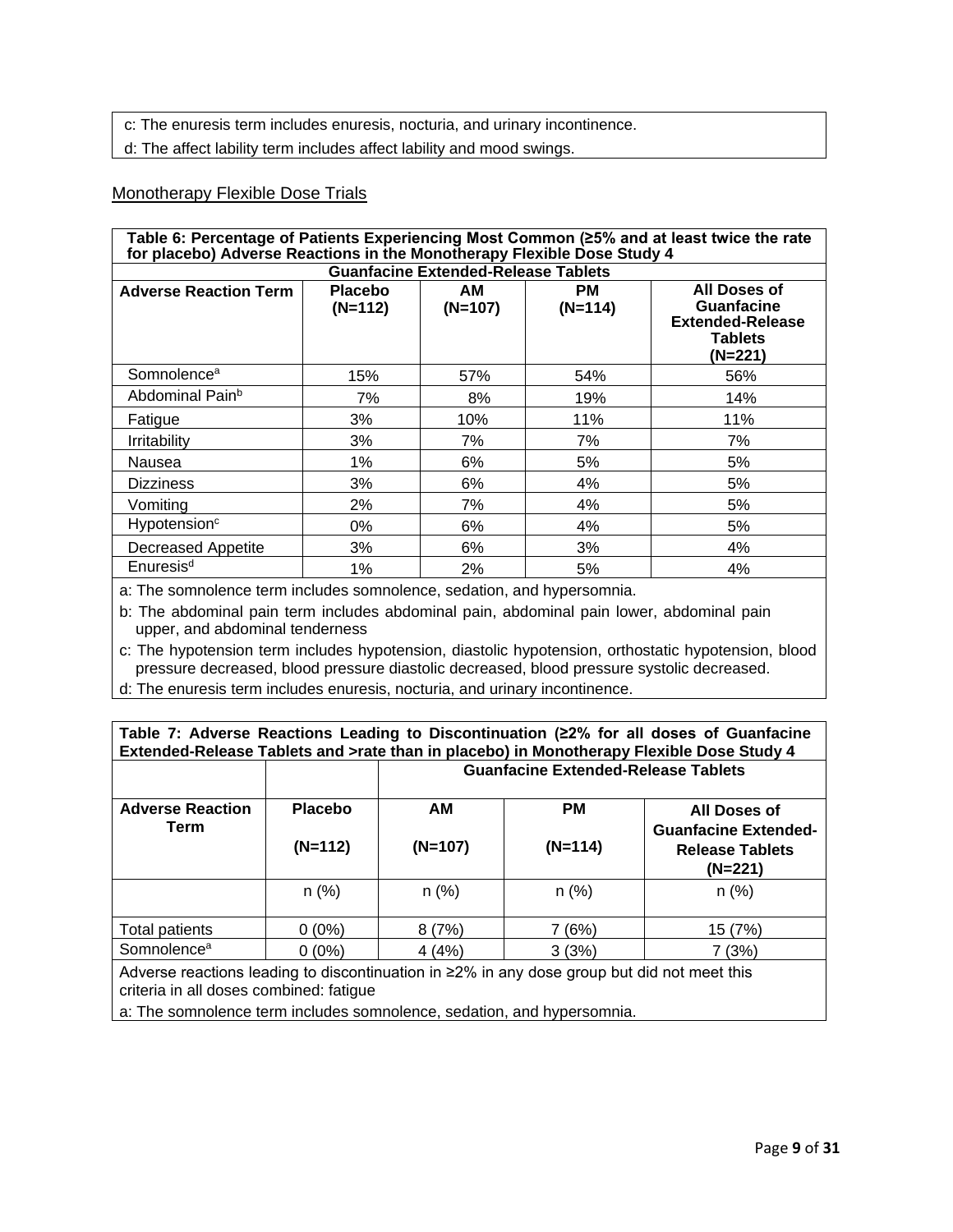**Table 8: Other Common Adverse Reactions (≥2% for all doses of Guanfacine Extended-Release Tablets and >rate than in placebo) in the Monotherapy Flexible Dose Study 4 Guanfacine Extended-Release Tablets**

| <b>Adverse Reaction</b><br>Term | <b>Placebo</b><br>$(N=112)$ | AM<br>$(N=107)$ | <b>PM</b><br>$(N=114)$ | All Doses of<br><b>Guanfacine Extended-</b><br><b>Release Tablets</b><br>(N=221) |
|---------------------------------|-----------------------------|-----------------|------------------------|----------------------------------------------------------------------------------|
|                                 |                             |                 |                        |                                                                                  |
| Headache                        | 11%                         | 18%             | 16%                    | 17%                                                                              |
| Insomnia <sup>a</sup>           | 6%                          | 8%              | 6%                     | 7%                                                                               |
| Diarrhea                        | 4%                          | 4%              | 6%                     | 5%                                                                               |
| Lethargy                        | $0\%$                       | 4%              | 3%                     | 3%                                                                               |
| Constipation                    | 2%                          | 2%              | 4%                     | 3%                                                                               |
| Dry Mouth                       | 1%                          | 3%              | 3%                     | 3%                                                                               |

Adverse reactions ≥2% for all doses of guanfacine extended-release tablets and >rate in placebo in any dose group but did not meet this criteria in all doses combined: affect lability (affect lability, mood swings), increased weight, syncope/loss of consciousness (loss of consciousness, presyncope, syncope), dyspepsia, tachycardia (tachycardia, sinus tachycardia), and bradycardia (bradycardia, sinus bradycardia).

a: The insomnia term includes insomnia, initial insomnia, middle insomnia, terminal insomnia, and sleep disorder.

| Table 9: Percentage of Patients Experiencing Most Common (≥ 5% and at least twice the rate for<br>placebo) Adverse Reactions in the Monotherapy Flexible Dose Study 5 |                             |                                                                              |  |  |  |
|-----------------------------------------------------------------------------------------------------------------------------------------------------------------------|-----------------------------|------------------------------------------------------------------------------|--|--|--|
| <b>Adverse Reaction Term</b>                                                                                                                                          | <b>Placebo</b><br>$(N=155)$ | <b>All Doses of Guanfacine</b><br><b>Extended-Release Tablets</b><br>(N=157) |  |  |  |
| Somnolence <sup>a</sup>                                                                                                                                               | 23%                         | 54%                                                                          |  |  |  |
| Insomniab                                                                                                                                                             | 6%                          | 13%                                                                          |  |  |  |
| Hypotension <sup>c</sup>                                                                                                                                              | 3%                          | 9%                                                                           |  |  |  |
| Dry Mouth                                                                                                                                                             | $0\%$                       | 8%                                                                           |  |  |  |
| <b>Postural Dizziness</b>                                                                                                                                             | 2%                          | 5%                                                                           |  |  |  |
| Bradycardia <sup>d</sup>                                                                                                                                              | 0%                          | 5%                                                                           |  |  |  |

a: The somnolence term includes somnolence, sedation, and hypersomnia.

b: The insomnia term includes insomnia, initial insomnia, middle insomnia, terminal insomnia, and sleep disorder.

c: The hypotension term includes hypotension, diastolic hypotension, orthostatic hypotension, blood pressure decreased, blood pressure diastolic decreased, blood pressure systolic decreased).

d: The bradycardia term includes bradycardia and sinus bradycardia.

There were no specific adverse reactions ≥2% in any treatment group that led to discontinuation in the monotherapy flexible dose study (Study 5).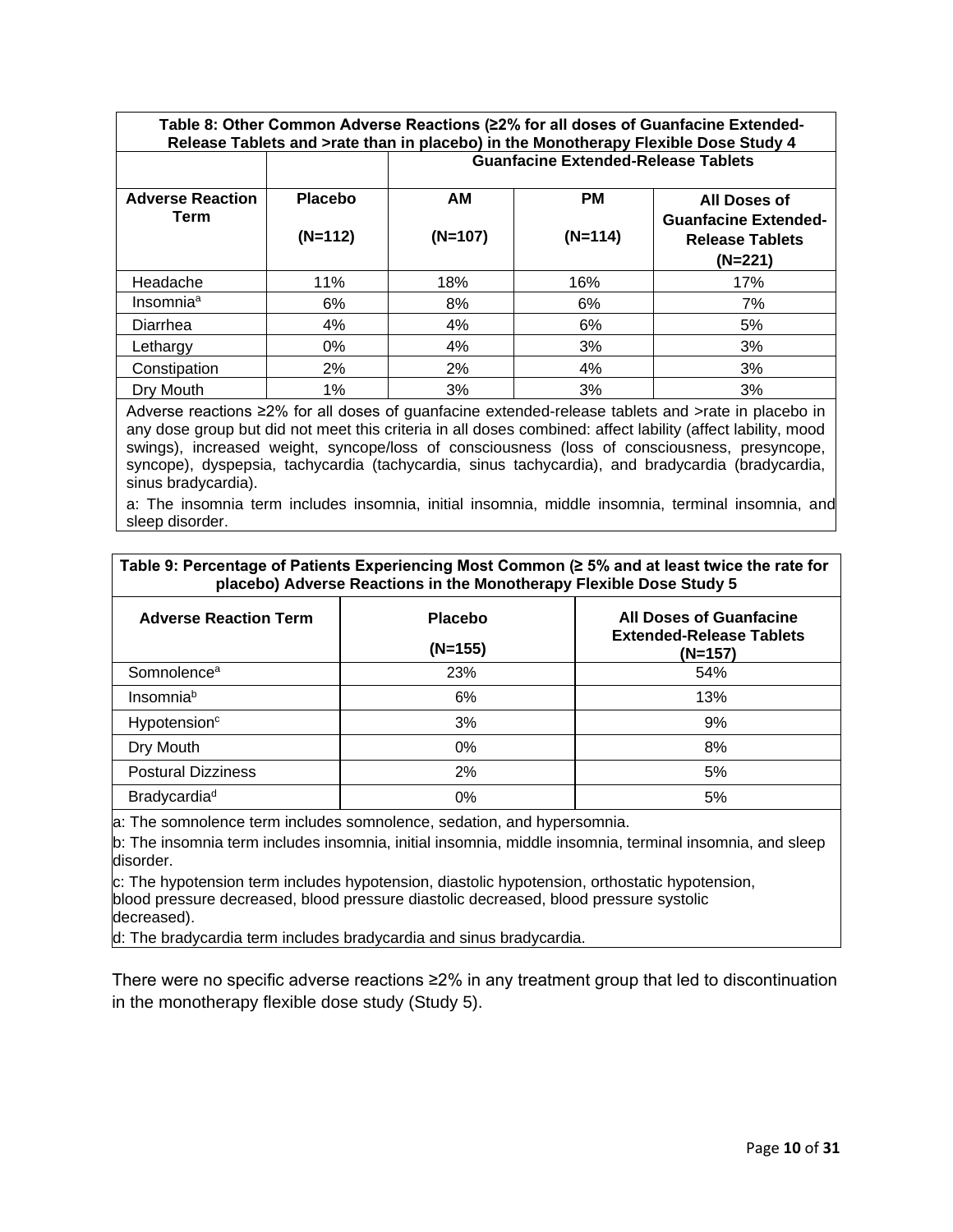**Table 10: Other Common Adverse Reactions (≥2% for all doses of Guanfacine Extended-Release Tablets and >rate than in placebo) in the Monotherapy Flexible Dose Study 5**

|                                              |                             | <b>Guanfacine Extended-Release Tablets</b>                                      |
|----------------------------------------------|-----------------------------|---------------------------------------------------------------------------------|
| <b>Adverse Reaction Term</b>                 | <b>Placebo</b><br>$(N=155)$ | <b>All Doses of Guanfacine Extended-</b><br><b>Release Tablets</b><br>$(N=157)$ |
| Headache                                     | 18%                         | 27%                                                                             |
| Fatigue                                      | 12%                         | 22%                                                                             |
| <b>Dizziness</b>                             | 10%                         | 16%                                                                             |
| Decreased Appetite                           | 14%                         | 15%                                                                             |
| Abdominal Pain <sup>a</sup>                  | 8%                          | 12%                                                                             |
| <b>Irritability</b>                          | 4%                          | 7%                                                                              |
| Anxiety <sup>b</sup>                         | 3%                          | 5%                                                                              |
| Rash <sup>c</sup>                            | 1%                          | 3%                                                                              |
| Constipation                                 | 0%                          | 3%                                                                              |
| <b>Increased Weight</b>                      | 2%                          | 3%                                                                              |
| Abdominal/Stomach<br>Discomfort <sup>d</sup> | 1%                          | 2%                                                                              |
| <b>Pruritus</b>                              | 1%                          | 2%                                                                              |

Adverse reactions ≥2% for all doses of guanfacine extended-release tablets and >rate in placebo in any dose group but did not meet this criteria in all doses combined: nausea, diarrhea, vomiting, and depression (depressed mood, depression, depressive symptom).

a: The abdominal pain term includes abdominal pain, abdominal pain lower, abdominal pain upper, and abdominal tenderness.

b: The anxiety term includes anxiety and nervousness.

c: The rash term includes rash, rash generalized, and rash papular.

d: The abdominal/stomach discomfort term includes abdominal discomfort, epigastric discomfort, and stomach discomfort.

### **Adjunctive Trial**

| Table 11: Percentage of Patients Experiencing Most Common (≥5% and at least twice the<br>rate for placebo) Adverse Reactions in the Short-Term Adjunctive Study 3 |                                    |                                                        |                        |                               |  |  |
|-------------------------------------------------------------------------------------------------------------------------------------------------------------------|------------------------------------|--------------------------------------------------------|------------------------|-------------------------------|--|--|
|                                                                                                                                                                   |                                    | <b>Guanfacine Extended-Release Tablets + stimulant</b> |                        |                               |  |  |
| <b>Adverse Reaction Term</b>                                                                                                                                      | Placebo+<br>stimulant<br>$(N=153)$ | AM<br>$(N=150)$                                        | <b>PM</b><br>$(N=152)$ | <b>All Doses</b><br>$(N=302)$ |  |  |
| Somnolence <sup>a</sup>                                                                                                                                           | 7%                                 | 18%                                                    | 18%                    | 18%                           |  |  |
| Insomnia <sup>b</sup>                                                                                                                                             | 6%                                 | 10%                                                    | 14%                    | 12%                           |  |  |
| Abdominal Pain <sup>c</sup>                                                                                                                                       | 3%                                 | 8%                                                     | 12%                    | 10%                           |  |  |
| Fatigue                                                                                                                                                           | 3%                                 | 12%                                                    | 7%                     | 10%                           |  |  |
| <b>Dizziness</b>                                                                                                                                                  | 4%                                 | 10%                                                    | 5%                     | 8%                            |  |  |
| <b>Decreased Appetite</b>                                                                                                                                         | 4%                                 | 7%                                                     | 8%                     | 7%                            |  |  |
| Nausea                                                                                                                                                            | 3%                                 | 3%                                                     | 7%                     | 5%                            |  |  |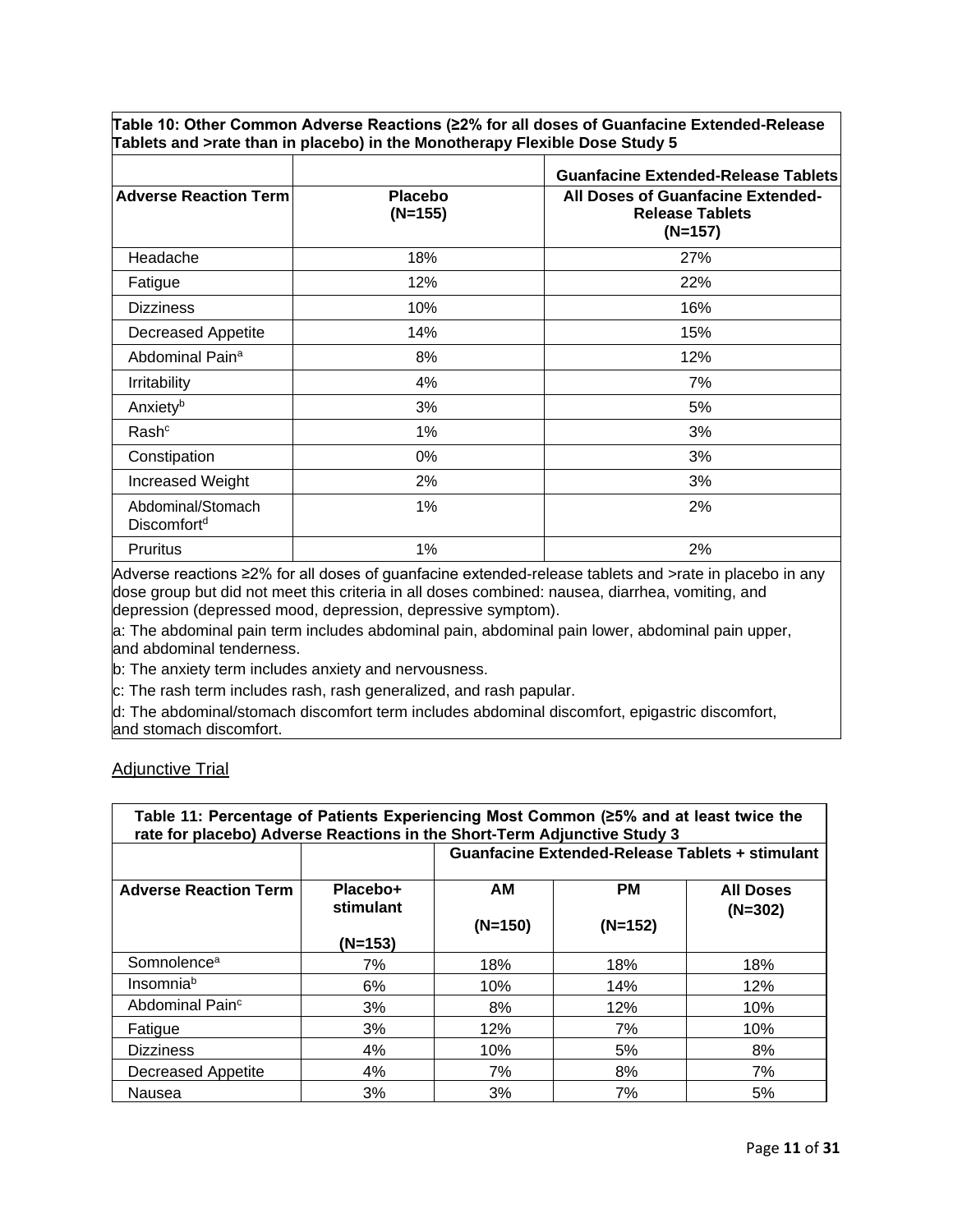- a: The somnolence term includes somnolence, sedation, and hypersomnia.
- b: The insomnia term includes insomnia, initial insomnia, middle insomnia, terminal insomnia, and sleep disorder.
- c: The abdominal pain term includes abdominal pain, abdominal pain lower, abdominal pain upper, and abdominal tenderness.

There were no specific adverse reactions ≥2% in any treatment group that led to discontinuation in the short-term adjunctive study (Study 3).

| Table 12: Other Common Adverse Reactions (≥2% for all doses of Guanfacine Extended-Release |  |  |  |  |  |
|--------------------------------------------------------------------------------------------|--|--|--|--|--|
| Tablets and >rate than in placebo) in the Short-Term Adjunctive Study 3                    |  |  |  |  |  |

|                              | <b>Placebo</b><br>$(N=153)$ | <b>Guanfacine Extended-Release Tablets + stimulant</b> |                 |                                                                                    |  |
|------------------------------|-----------------------------|--------------------------------------------------------|-----------------|------------------------------------------------------------------------------------|--|
| <b>Adverse Reaction Term</b> |                             | АM<br>$(N=150)$                                        | PМ<br>$(N=152)$ | All Doses of<br><b>Guanfacine Extended-</b><br><b>Release Tablets</b><br>$(N=302)$ |  |
| Headache                     | 13%                         | 21%                                                    | 21%             | 21%                                                                                |  |
| Diarrhea                     | 1%                          | 4%                                                     | 3%              | 4%                                                                                 |  |
| Hypotension <sup>a</sup>     | 0%                          | 4%                                                     | 2%              | 3%                                                                                 |  |
| Constipation                 | 0%                          | 2%                                                     | 3%              | 2%                                                                                 |  |
| Affect Lability <sup>b</sup> | $1\%$                       | 3%                                                     | 2%              | 2%                                                                                 |  |
| Dry Mouth                    | 0%                          | 1%                                                     | 3%              | 2%                                                                                 |  |
| Bradycardia <sup>c</sup>     | 0%                          | 1%                                                     | 3%              | 2%                                                                                 |  |
| <b>Postural Dizziness</b>    | 0%                          | 1%                                                     | 3%              | 2%                                                                                 |  |
| Rash <sup>d</sup>            | $1\%$                       | 1%                                                     | 2%              | 2%                                                                                 |  |
| Nightmare <sup>e</sup>       | 1%                          | 2%                                                     | 1%              | 2%                                                                                 |  |
| Tachycardia <sup>f</sup>     | 1%                          | 2%                                                     | 1%              | 2%                                                                                 |  |

Adverse reactions ≥2% for all doses of guanfacine extended-release tablets and >rate in placebo in any dose group but did not meet this criteria in all doses combined: irritability, vomiting, asthma (asthma, bronchospasm, wheezing), and enuresis (enuresis, nocturia, urinary incontinence).

a: The hypotension term includes hypotension, diastolic hypotension, orthostatic hypotension, blood pressure decreased, blood pressure diastolic decreased, blood pressure systolic decreased.

b: The affect lability term includes affect lability and mood swings.

c: The bradycardia term includes bradycardia and sinus bradycardia.

d: The rash term includes rash, rash generalized, and rash papular.

e: The nightmare term includes abnormal dreams, nightmare, and sleep terror.

f: The tachycardia term includes tachycardia and sinus tachycardia.

#### Effects on Blood Pressure and Heart Rate

In the monotherapy pediatric, short-term, controlled trials (Studies 1 and 2), the maximum mean changes from baseline in seated systolic blood pressure, diastolic blood pressure, and pulse were −5.4 mmHg, −3.4 mmHg, and −5.5 bpm, respectively, for all doses combined (generally one week after reaching target doses). For the respective fixed doses 1 mg/day, 2 mg/day, 3 mg/day or 4 mg/day the maximum mean changes in seated systolic blood pressure were -4.3 mmHg, -5.5 mmHg, -5.4 mmHg and -8.2 mmHg. For these respective fixed doses the maximum mean changes in seated diastolic blood pressure were -3.4 mmHg, -3.3 mmHg, -4.4 mmHg and -5.4 mmHg. For these respective fixed doses the maximum mean changes in seated pulse were -4.8 bpm, -3.1 bpm, -6.5 bpm and -8.6 bpm. Decreases in blood pressure and heart rate were usually modest and asymptomatic; however, hypotension and bradycardia can occur. Hypotension was reported as an adverse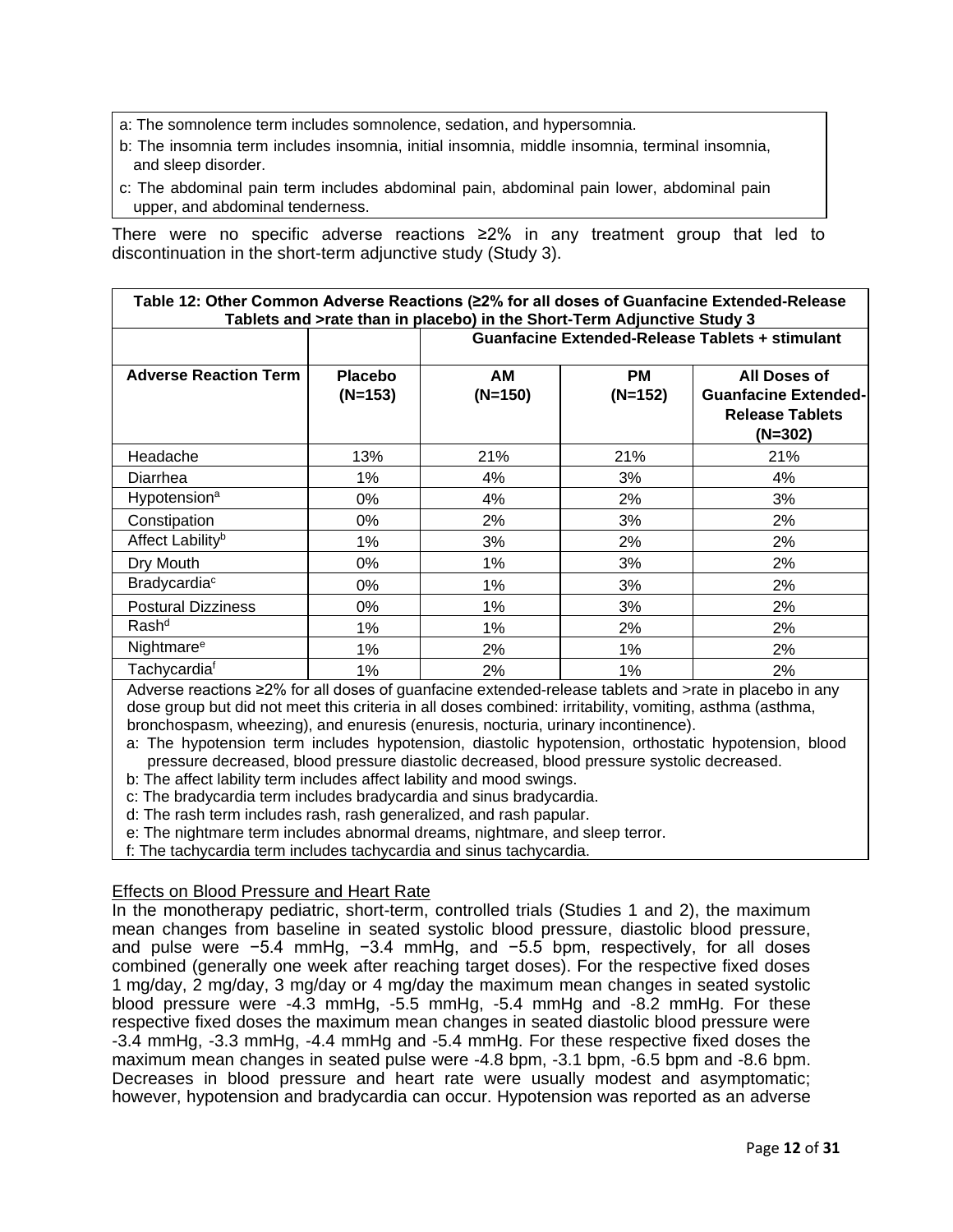reaction for 7% of the guanfacine extended-release tablets group and 3% of the placebo group. This includes orthostatic hypotension, which was reported for 1% of the guanfacine extended-release tablets group and none in the placebo group. These findings were generally similar in the monotherapy flexible dose trials (Studies 4 and 5). In the adjunctive trial, hypotension (3%) and bradycardia (2%) were observed in patients treated with guanfacine extended-release tablets as compared to none in the placebo group. In longterm, open-label studies, (mean exposure of approximately 10 months), maximum decreases in systolic and diastolic blood pressure occurred in the first month of therapy. Decreases were less pronounced over time. Syncope occurred in 1% of pediatric patients in the clinical program. The majority of these cases occurred in the long-term, open-label studies.

# Discontinuation of Treatment

Blood pressure and pulse may increase above baseline values following discontinuation of guanfacine extended-release tablets. In five studies of children and adolescents *[see Clinical Studies [\(14\)](#page-20-0)]*, increases in mean systolic and diastolic blood pressure averaging approximately 3 mmHg and increases in heart rate averaging 5 beats per minute above original baseline were observed upon discontinuation with tapering of guanfacine extendedrelease tablets. In a maintenance of efficacy study, increases in blood pressure and heart rate above baseline slowly diminished over the follow up period, which ranged between 3 and 26 weeks post final dose; the estimated average time to return to baseline was between six and twelve months. In this study, the increases in blood pressure and pulse were not considered serious or associated with adverse events. However, individuals may have larger increases than reflected by the mean changes.

In postmarketing experience, following abrupt discontinuation of guanfacine extended-release tablets, rebound hypertension and hypertensive encephalopathy have been reported *[see Warnings and Precautions [\(5.4\)](#page-5-2) and Adverse Reactions [\(6.2\)](#page-13-0)]*.

# Effects on Height, Weight, and Body Mass Index (BMI)

Patients taking guanfacine extended-release tablets demonstrated similar growth compared to normative data. Patients taking guanfacine extended-release tablets had a mean increase in weight of 0.5 kg compared to those receiving placebo over a comparable treatment period. Patients receiving guanfacine extended-release tablets for at least 12 months in open-label studies gained an average of 8 kg in weight and 8 cm (3 in) in height. The height, weight, and BMI percentile remained stable in patients at 12 months in the long-term studies compared to when they began receiving guanfacine extended-release tablets.

| Table 13: Other adverse reactions observed in clinical studies |                                     |  |  |
|----------------------------------------------------------------|-------------------------------------|--|--|
| <b>Body System</b>                                             | <b>Adverse Reaction</b>             |  |  |
| Cardiac                                                        | Atrioventricular block              |  |  |
| General                                                        | Asthenia, chest pain                |  |  |
| Immune System Disorders                                        | Hypersensitivity                    |  |  |
| Investigations                                                 | Increased alanine amino transferase |  |  |
| Nervous system                                                 | Convulsion                          |  |  |
| Renal                                                          | Increased urinary frequency         |  |  |
| Vascular                                                       | Hypertension, pallor                |  |  |

# Other Adverse Reactions Observed in Clinical Studies

Table 13 includes additional adverse reactions observed in short-term, placebo-controlled and long-term, open-label clinical studies not included elsewhere in section 6.1, listed by organ system.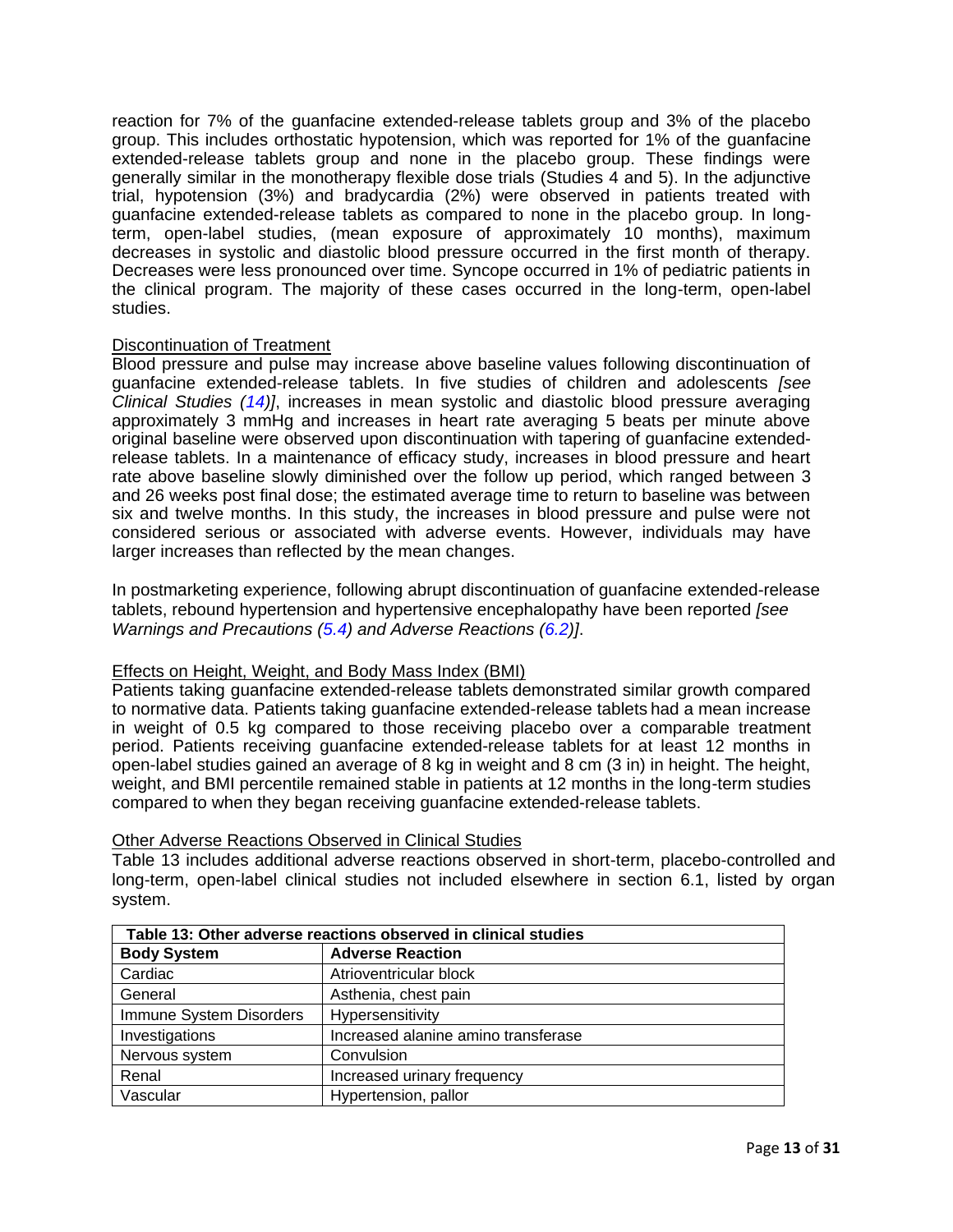# <span id="page-13-0"></span>**6.2 Postmarketing Experience**

The following adverse reactions have been identified during post-approval use of guanfacine. Because these reactions are reported voluntarily from a population of uncertain size, it is not always possible to reliably estimate their frequency or establish a causal relationship to drug exposure.

Less frequent, possibly guanfacine-related events observed in the post-marketing study and/or reported spontaneously, not included in section 6.1, include:

*General:* edema, malaise, tremor *Cardiovascular:* palpitations, tachycardia, rebound hypertension, hypertensive encephalopathy *Central Nervous System:* paresthesias, vertigo *Eye Disorders:* blurred vision *Musculo-Skeletal System:* arthralgia, leg cramps, leg pain, myalgia *Psychiatric:* confusion, hallucinations *Reproductive System, Male:* erectile dysfunction *Respiratory System:* dyspnea **Skin and Appendages:** alopecia, dermatitis, exfoliative dermatitis, pruritus, rash *Special Senses:* alterations in taste

# <span id="page-13-1"></span>**7 DRUG INTERACTIONS**

[Table 14](#page-13-4) contains clinically important drug interactions with guanfacine extended-release tablets *[see Clinical Pharmacology [\(12.3\)](#page-17-1)].*

# <span id="page-13-4"></span>**Table 14: Clinically Important Drug Interactions: Effect of other Drugs on Guanfacine extended-release tablets**

| <b>Concomitant Drug Name</b><br>or Drug Class                                   | Clinical Rationale and Magnitude of<br>Drug Interaction                                                                                                    | <b>Clinical Recommendation</b>                                      |
|---------------------------------------------------------------------------------|------------------------------------------------------------------------------------------------------------------------------------------------------------|---------------------------------------------------------------------|
| Strong and moderate<br>CYP3A4 inhibitors,<br>e.g., ketoconazole,<br>fluconazole | Guanfacine is primarily<br>metabolized by CYP3A4 and its<br>plasma concentrations can be<br>significantly affected resulting in<br>an increase in exposure | Consider dose reduction<br>[see Dosage and<br>administration (2.7)] |
| Strong and moderate<br>CYP3A4 inducers,<br>e.g., rifampin,<br>efavirenz         | Guanfacine is primarily<br>metabolized by CYP3A4 and its<br>plasma concentrations can be<br>significantly affected resulting in a<br>decrease in exposure  | Consider dose increase<br>[see Dosage and<br>administration (2.7)]  |

# <span id="page-13-2"></span>**8 USE IN SPECIFIC POPULATIONS**

# <span id="page-13-3"></span>**8.1 Pregnancy**

Pregnancy Exposure Registry

There is a pregnancy exposure registry that monitors pregnancy outcomes in women exposed to ADHD medications, including guanfacine extended-release tablets, during pregnancy. Healthcare providers are encouraged to register patients by calling the National Pregnancy Registry for ADHD Medications at 1-866-961-2388.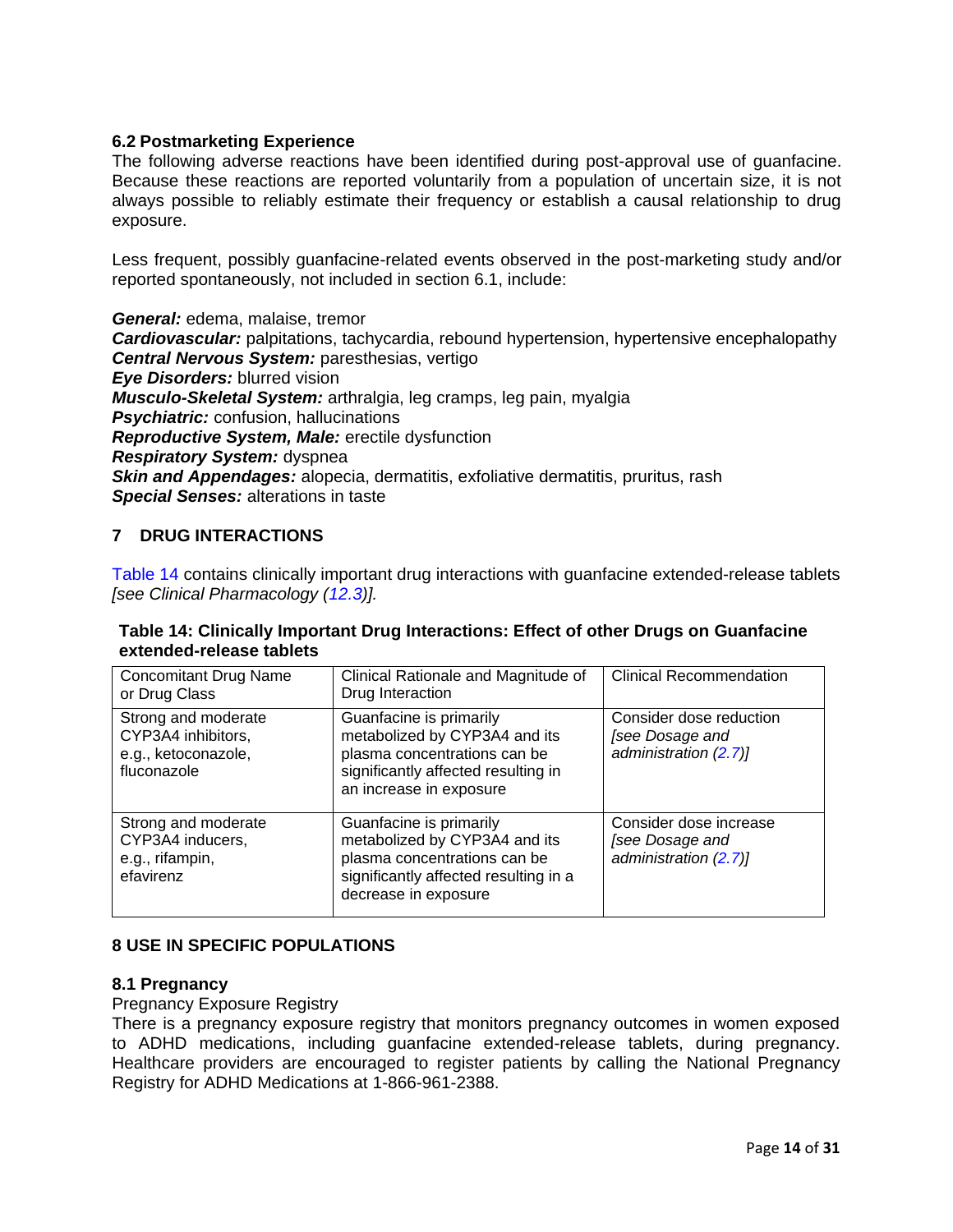# Risk Summary

Available data with guanfacine over decades of use in pregnant women have not identified a drug-associated risk of major birth defects, miscarriage or adverse maternal or fetal outcomes. However, use of guanfacine in pregnant women over this time has been infrequent. In animal reproduction studies, rabbits and rats exposed to 3 and 4 times the maximum recommended human dose (MRHD), respectively, showed no adverse outcomes. However, higher doses were associated with reduced fetal survival and maternal toxicity (*see Data*).

The estimated background risk of major birth defects and miscarriage for the indicated population is unknown. All pregnancies have a background risk of birth defect, loss, or other adverse outcomes. In the U.S. general population, the estimated risk of major birth defects and miscarriage in clinically recognized pregnancies is 2% to 4% and 15% to 20%, respectively.

# Data

# *Animal Data*

Reproduction studies conducted in rats have shown that guanfacine crosses the placenta. However, administration of guanfacine to rabbits and rats during organogenesis at 3 (rabbit) and 4 (rat) times the MRHD of 0.12 mg/kg/day on a mg/m<sup>2</sup>basis resulted in no evidence of harm to the fetus. Higher doses (13.5 times the MRHD in both rabbits and rats) were associated with reduced fetal survival and maternal toxicity.

# <span id="page-14-0"></span>**8.2 Lactation**

# Risk Summary

There are no data on the presence of guanfacine in human milk or the effects on the breastfed infant. The effects on milk production are also unknown. Guanfacine is present in the milk of lactating rats *(see Data)*. If a drug is present in animal milk, it is likely that the drug will be present in human milk. If an infant is exposed to guanfacine through breastmilk, monitor for symptoms of hypotension and bradycardia such as sedation, lethargy and poor feeding *(see Clinical Considerations).* The developmental and health benefits of breastfeeding should be considered along with the mother's clinical need for guanfacine extended-release tablets and any potential adverse effects on the breastfed child from guanfacine extended-release tablets or from the underlying maternal condition.

# Clinical Considerations

Monitor breastfeeding infants exposed to guanfacine through breastmilk for sedation, lethargy, and poor feeding.

# Data

Guanfacine was excreted in breast milk of lactating rats at a concentration comparable to that observed in blood, but slightly less than the concentration in plasma when administered following a single oral dose of 5 mg/kg. The concentration of drug in animal milk does not necessarily predict the concentration of drug in human milk.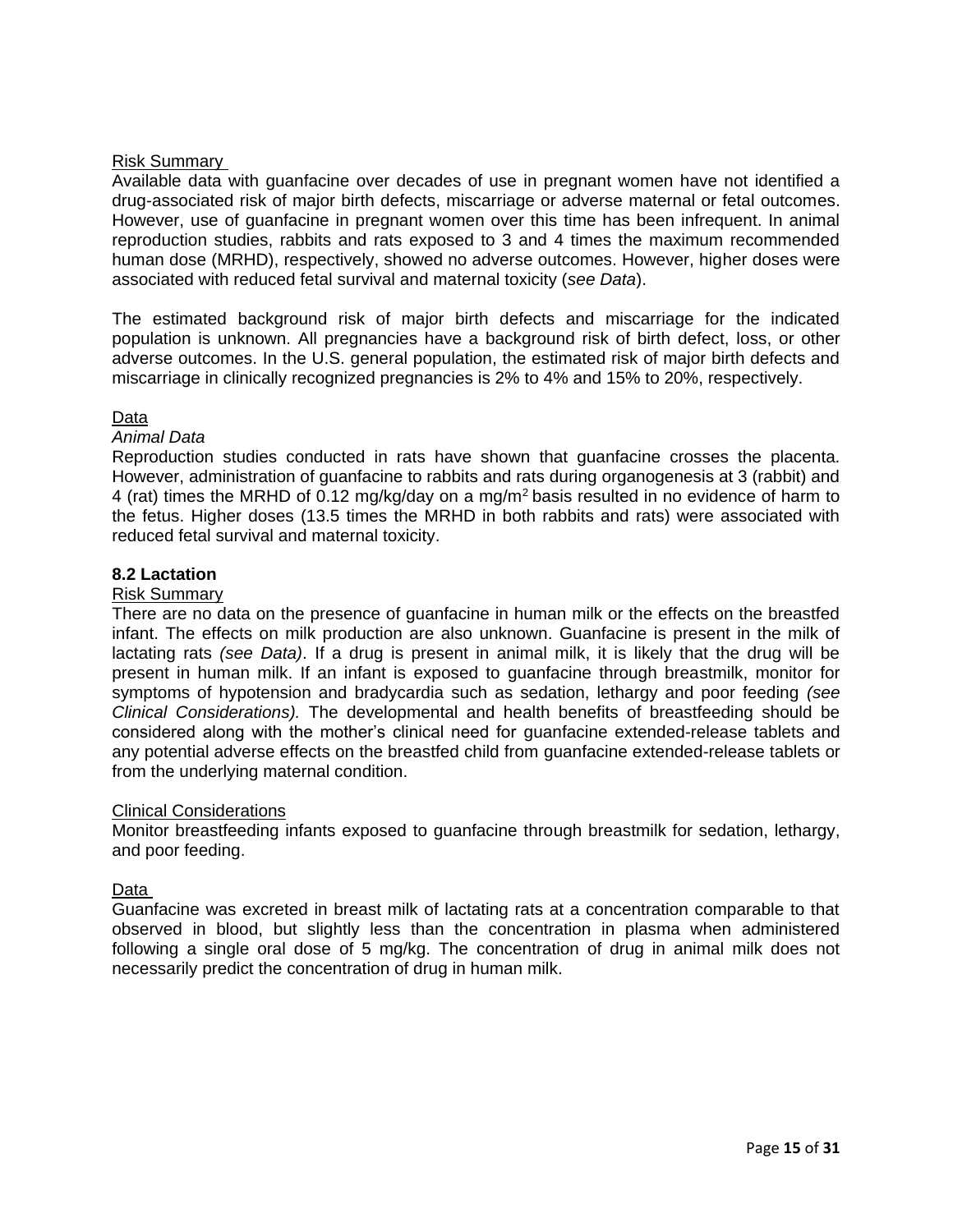### <span id="page-15-0"></span>**8.4 Pediatric Use**

Safety and efficacy of guanfacine extended-release tablets in pediatric patients less than 6 years of age have not been established. The efficacy of guanfacine extended-release tablets was studied for the treatment of ADHD in five controlled monotherapy clinical trials (up to 15 weeks in duration), one randomized withdrawal study and one controlled adjunctive trial with psychostimulants (8 weeks in duration) in children and adolescents ages 6 to 17 who met DSM-IV® criteria for ADHD *[see Adverse Reactions [\(6\)](#page-5-3) and Clinical Studies [\(14\)](#page-20-0)].*

#### *Animal Data*

In studies in juvenile rats, guanfacine alone produced a slight delay in sexual maturation in males and females at 2 to 3 times the maximum recommended human dose (MRHD). Guanfacine in combination with methylphenidate produced a slight delay in sexual maturation and decreased growth as measured by a decrease in bone length in males at a dose of guanfacine comparable to the MRHD and a dose of methylphenidate approximately 4 times the MRHD.

In a study where juvenile rats were treated with guanfacine alone from 7 to 59 days of age, development was delayed as indicated by a slight delay in sexual maturation and decreased body weight gain in males at 2 mg/kg/day and in females at 3 mg/kg/day. The No Adverse Effect Level (NOAEL) for delayed sexual maturation was 1 mg/kg/day, which is equivalent to the MRHD of 4 mg/day, on a mg/m<sup>2</sup> basis. The effects on fertility were not evaluated in this study.

In a study where juvenile rats were treated with guanfacine in combination with methylphenidate from 7 to 59 days of age, a decrease in ulna bone length and a slight delay in sexual maturation were observed in males given 1 mg/kg/day of guanfacine in combination with 50 mg/kg/day of methylphenidate. The NOAELs for these findings were 0.3 mg/kg of guanfacine in combination with 16 mg/kg/day of methylphenidate, which are equivalent to 0.3 and 1.4 times the MRHD of 4 mg/day and 54 mg/day for guanfacine and methylphenidate, respectively, on a mg/m<sup>2</sup> basis. These findings were not observed with guanfacine alone at 1 mg/kg/day or methylphenidate alone at 50 mg/kg/day.

#### <span id="page-15-1"></span>**8.5 Geriatric Use**

The safety and efficacy of guanfacine extended-release tablets in geriatric patients have not been established.

#### <span id="page-15-2"></span>**8.6 Renal Impairment**

It may be necessary to reduce the dosage in patients with significant impairment of renal function *[see Clinical Pharmacology [\(12.3\)](#page-17-1)].*

### <span id="page-15-3"></span>**8.7 Hepatic Impairment**

It may be necessary to reduce the dosage in patients with significant impairment of hepatic function *[see Clinical Pharmacology [\(12.3\)](#page-17-1)].*

# <span id="page-15-4"></span>**9 DRUG ABUSE AND DEPENDENCE**

#### <span id="page-15-5"></span>**9.1 Controlled Substance**

Guanfacine extended-release tablets is not a controlled substance and has no known potential for abuse or dependence.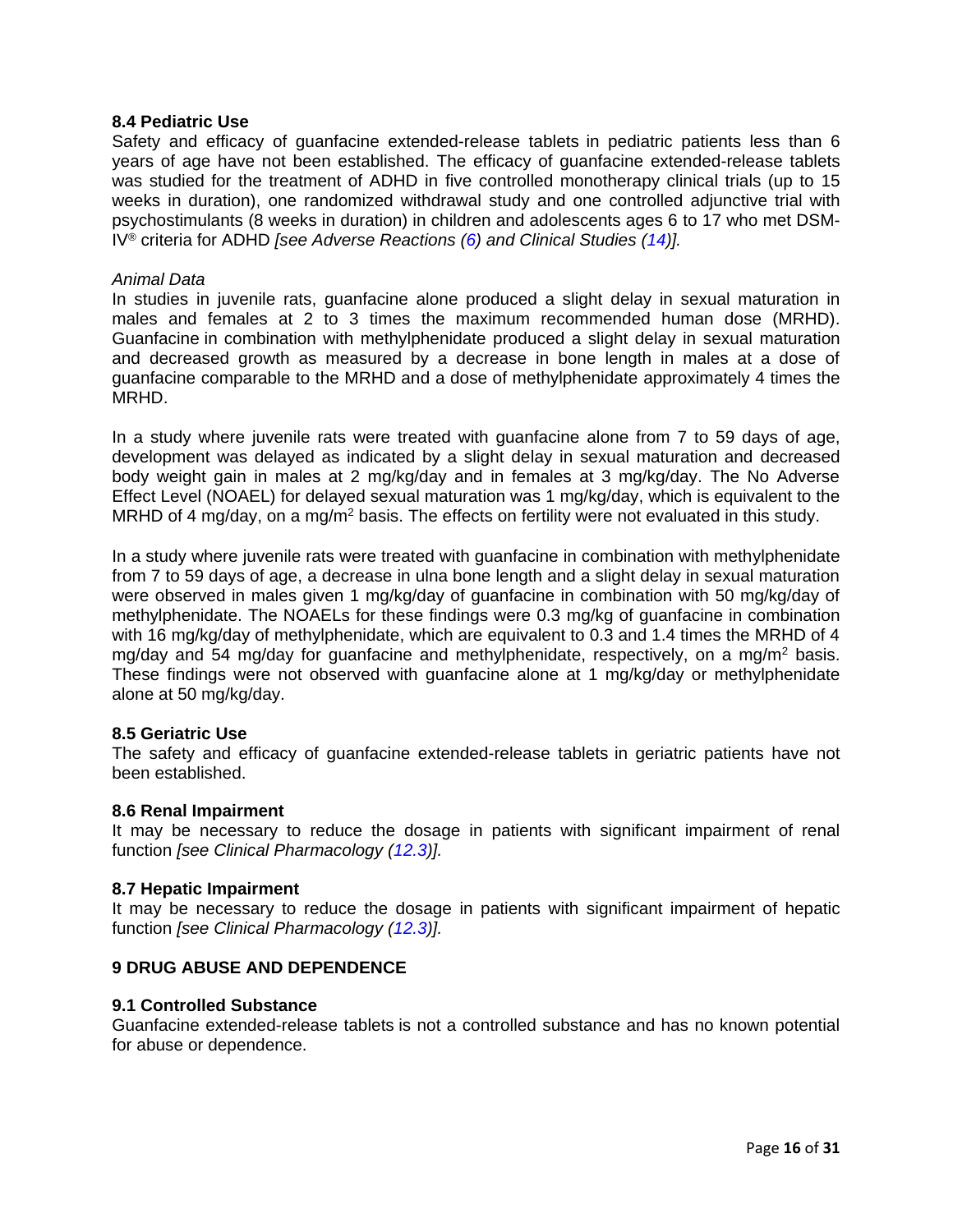### <span id="page-16-0"></span>**10 OVERDOSAGE**

#### **Symptoms**

Postmarketing reports of guanfacine overdosage indicate that hypotension, drowsiness, lethargy, and bradycardia have been observed following overdose. Initial hypertension may develop early and may be followed by hypotension. Similar symptoms have been described in voluntary reports to the American Association of Poison Control Center's National Poison Data System. Miosis of the pupils may be noted on examination**.** No fatal overdoses of guanfacine have been reported in published literature.

#### **Treatment**

Consult a Certified Poison Control Center by calling 1-800-222-1222 for up-to-date guidance and advice.

Management of guanfacine extended-release tablets overdose should include monitoring for and the treatment of initial hypertension, if that occurs, as well as hypotension, bradycardia, lethargy and respiratory depression. Children and adolescents who develop lethargy should be observed for the development of more serious toxicity including coma, bradycardia and hypotension for up to 24 hours, due to the possibility of delayed onset hypotension.

#### <span id="page-16-1"></span>**11 DESCRIPTION**

Guanfacine extended-release tablets are a once-daily, extended-release formulation of guanfacine hydrochloride in a matrix tablet formulation for oral administration only. The chemical designation is *N*-amidino-2-(2,6-dichlorophenyl) acetamide monohydrochloride. The molecular formula is  $C_9H_9CI_2N_3O$  HCl corresponding to a molecular weight of 282.55 g/mol. The chemical structure is:



Guanfacine hydrochloride, USP is a white to off-white powder, sparingly soluble in water (approximately 1 mg/mL) and alcohol and slightly soluble in acetone. The only organic solvent in which it has relatively high solubility is methanol (>30 mg/mL). Each tablet contains guanfacine hydrochloride, USP equivalent to 1 mg, 2 mg, 3 mg, or 4 mg of guanfacine base. The tablets also contain anhydrous lactose, colloidal silicon dioxide, fumaric acid, hypromellose and magnesium stearate. In addition, the 3-mg and 4-mg tablets also contain FD&C Blue #2 and ferric oxide yellow.

# <span id="page-16-2"></span>**12 CLINICAL PHARMACOLOGY**

#### <span id="page-16-3"></span>**12.1 Mechanism of Action**

Guanfacine is a central alpha<sub>2A</sub>-adrenergic receptor agonist. Guanfacine is not a central nervous system (CNS) stimulant. The mechanism of action of guanfacine in ADHD is not known.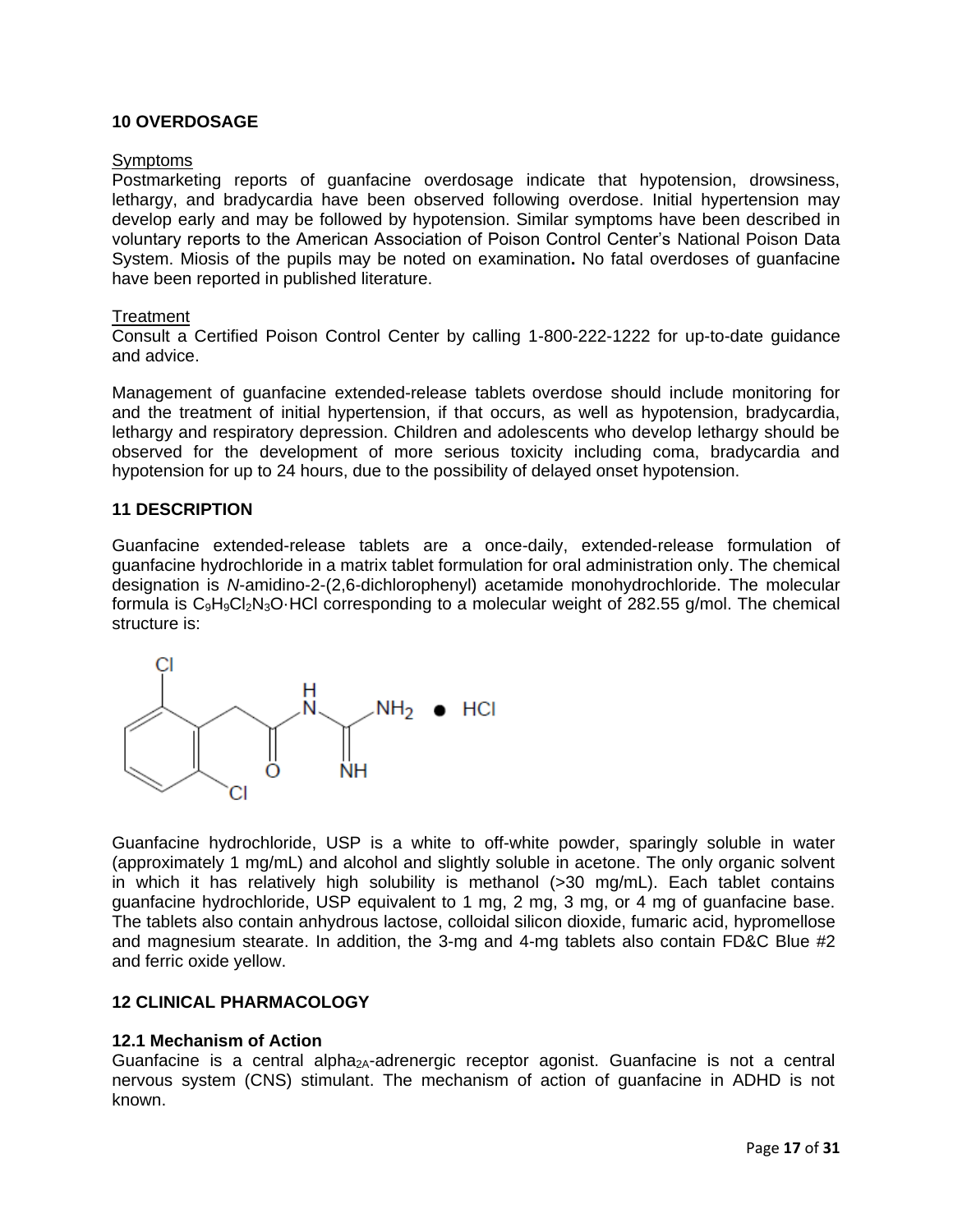# <span id="page-17-0"></span>**12.2 Pharmacodynamics**

Guanfacine is a selective central alpha<sub>2A</sub>-adrenergic receptor agonist in that it has a 15 to 20 times higher affinity for this receptor subtype than for the alpha<sub>2B</sub> or alpha<sub>2C</sub> subtypes.

Guanfacine is a known antihypertensive agent. By stimulating central alpha<sub>2A</sub>-adrenergic receptors, guanfacine reduces sympathetic nerve impulses from the vasomotor center to the heart and blood vessels. This results in a decrease in peripheral vascular resistance and a reduction in heart rate.

In a thorough QT study, the administration of two dose levels of immediate-release guanfacine (4 mg and 8 mg) produced concentrations approximately 2 to 4 times the concentrations observed with the maximum recommended dose of guanfacine extended-release tablets of 0.12 mg/kg. Guanfacine was not shown to prolong the QTc interval to any clinically relevant extent.

### <span id="page-17-1"></span>**12.3 Pharmacokinetics**

### Absorption and Distribution

Guanfacine is readily absorbed and approximately 70% bound to plasma proteins independent of drug concentration. After oral administration of guanfacine extended-release tablets the time to peak plasma concentration is approximately 5 hours in children and adolescents with ADHD.

Immediate-release and extended-release guanfacine have different pharmacokinetic characteristics; dose substitution on a milligram per milligram basis will result in differences in exposure.

A comparison across studies suggests that the C<sub>max</sub> is 60% lower and AUC<sub>0</sub>-∞ 43% lower, respectively, for the extended-release compared to immediate-release guanfacine. Therefore, the relative bioavailability of the extended-release to immediate-release guanfacine is 58%. The mean pharmacokinetic parameters in adults following the administration of guanfacine extended-release tablets 1 mg once daily and immediate-release guanfacine 1mg once daily are summarized in [Table 15.](#page-17-2)

<span id="page-17-2"></span>

| Table 15: Comparison of Pharmacokinetics: Guanfacine Extended-Release vs. Immediate-<br><b>Release Guanfacine in Adults</b> |                                                                   |                                                             |  |  |
|-----------------------------------------------------------------------------------------------------------------------------|-------------------------------------------------------------------|-------------------------------------------------------------|--|--|
| <b>Parameter</b>                                                                                                            | <b>Guanfacine Extended-Release</b><br>1 mg once daily<br>$(n=52)$ | Immediate-Release guanfacine<br>1 mg once daily<br>$(n=12)$ |  |  |
| $C_{\text{max}}$ (ng/mL)                                                                                                    | $1.0 \pm 0.3$                                                     | $2.5 \pm 0.6$                                               |  |  |
| $AUC_{0\text{-}}$ (ng $\cdot$ h/mL)                                                                                         | $32 \pm 9$                                                        | $56 \pm 15$                                                 |  |  |
| $t_{max}(h)$                                                                                                                | 6.0 $(4.0 \text{ to } 8.0)$                                       | $3.0(1.5 \text{ to } 4.0)$                                  |  |  |
| $t_{\frac{1}{2}}$ (h)                                                                                                       | $18 + 4$                                                          | $16 + 3$                                                    |  |  |

**Table 15: Comparison of Pharmacokinetics: Guanfacine Extended-Release vs. Immediate-**

Note: Values are mean  $+/-$  SD, except for  $t_{max}$  which is median (range)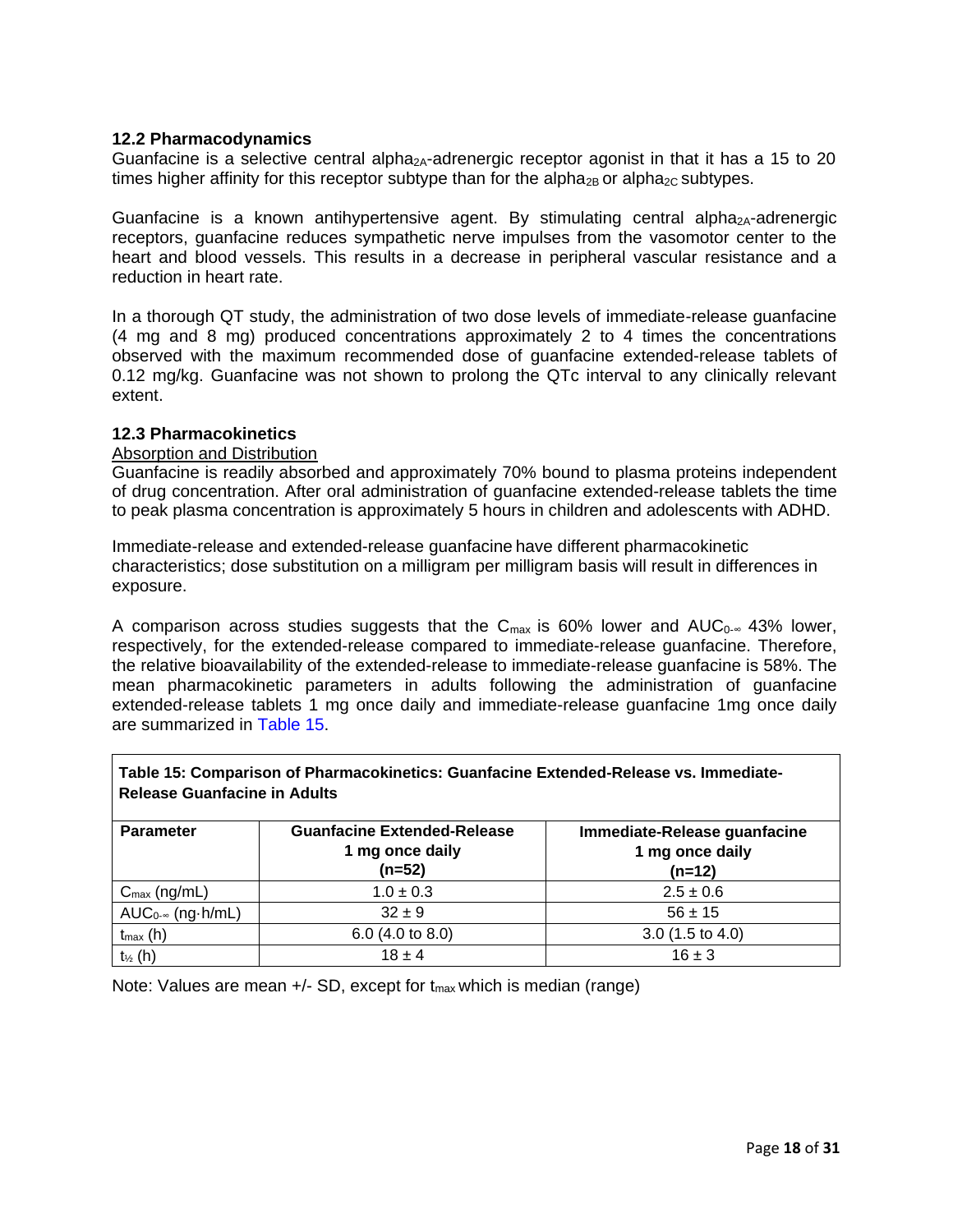**Figure 1: Comparison of Pharmacokinetics: Guanfacine Extended-Release vs. Immediate-Release Guanfacine in Adults**



Exposure to guanfacine was higher in children (ages 6 to 12) compared to adolescents (ages 13 to 17) and adults. After oral administration of multiple doses of guanfacine extended-release tablets 4 mg, the  $C_{\text{max}}$  was 10 ng/mL compared to 7 ng/mL and the AUC was 162 ng $\cdot$ h/mL compared to 116 ng·h/mL in children (ages 6 to 12) and adolescents (ages 13 to 17), respectively. These differences are probably attributable to the lower body weight of children compared to adolescents and adults.

The pharmacokinetics were affected by intake of food when a single dose of guanfacine extended-release tablets 4 mg was administered with a high-fat breakfast. The mean exposure increased ( $C_{\text{max}}$  ~75% and AUC ~40%) compared to dosing in a fasted state.

#### Dose Proportionality

Following administration of guanfacine extended-release tablets in single doses of 1 mg, 2 mg, 3 mg, and 4 mg to adults,  $C_{\text{max}}$  and  $AUC_{0}$ - $\infty$  of guanfacine were proportional to dose.

# Metabolism and Elimination

*In vitro* studies with human liver microsomes and recombinant CYP's demonstrated that guanfacine was primarily metabolized by CYP3A4. In pooled human hepatic microsomes, guanfacine did not inhibit the activities of the major cytochrome P450 isoenzymes (CYP1A2, CYP2B6, CYP2C8, CYP2C9, CYP2C19, CYP2D6 or CYP3A4/5); guanfacine is also not an inducer of CYP3A, CYP1A2 and CYP2B6. Guanfacine is a substrate of CYP3A4/5 and exposure is affected by CYP3A4/5 inducers/inhibitors.

Guanfacine inhibits MATE1 and OCT1, but does not inhibit BSEP, MRP2, OATP1B1, OATP1B3, OAT1, OAT3, OCT2, or MATE2K. Guanfacine is a substrate of OCT1 and OCT2, but not BCRP, OATP1B1, OATP1B3, OAT1, OAT3, MATE1, or MATE2. Concomitant administration of guanfacine with OCT1 substrates might potentially increase the exposure of these OCT1 substrates.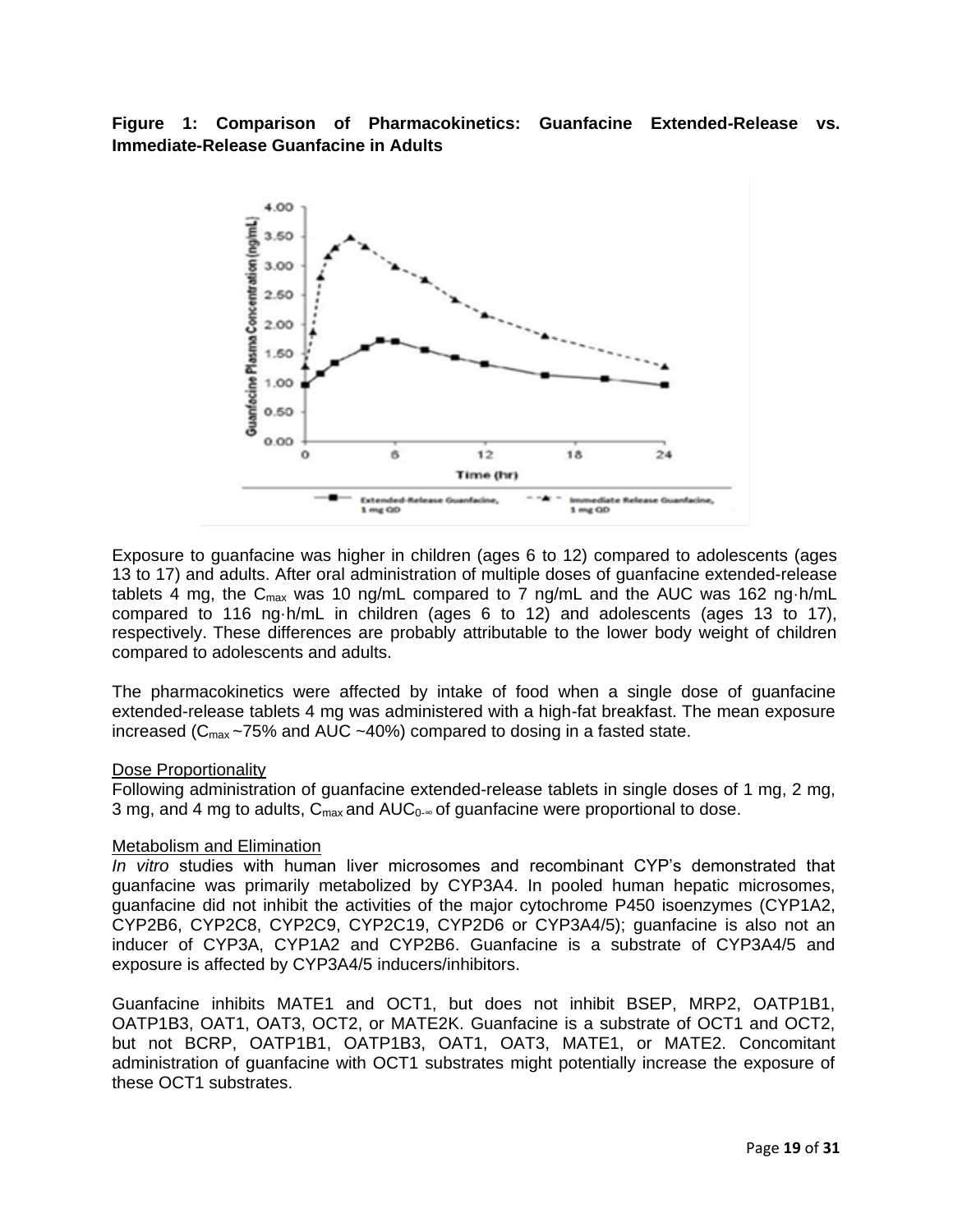# **Studies in Specific Populations**

### Renal Impairment

The impact of renal impairment on the pharmacokinetics of guanfacine in children was not assessed. In adult patients with impaired renal function, the cumulative urinary excretion of guanfacine and the renal clearance diminished as renal function decreased. In patients on hemodialysis, the dialysis clearance was about 15% of the total clearance. The low dialysis clearance suggests that the hepatic elimination (metabolism) increases as renal function decreases.

### Hepatic Impairment

The impact of hepatic impairment on PK of guanfacine in children was not assessed. Guanfacine in adults is cleared both by the liver and the kidney, and approximately 50% of the clearance of guanfacine is hepatic *[see Hepatic Impairment [\(8.7\)](#page-15-3)]*.

### Drug Interaction Studies

Guanfacine is primarily metabolized by CYP3A4 and its plasma concentrations can be affected significantly by CYP3A4 inhibitors or inducers [\(Figure 2\)](#page-19-0).

# <span id="page-19-0"></span>**Figure 2: Effect of Other Drugs on the Pharmacokinetics (PK) of Guanfacine Extended-Release Tablets**



Guanfacine does not significantly affect exposures of methylphenidate and lisdexamfetamine when coadministered [\(Figure 3\)](#page-20-3).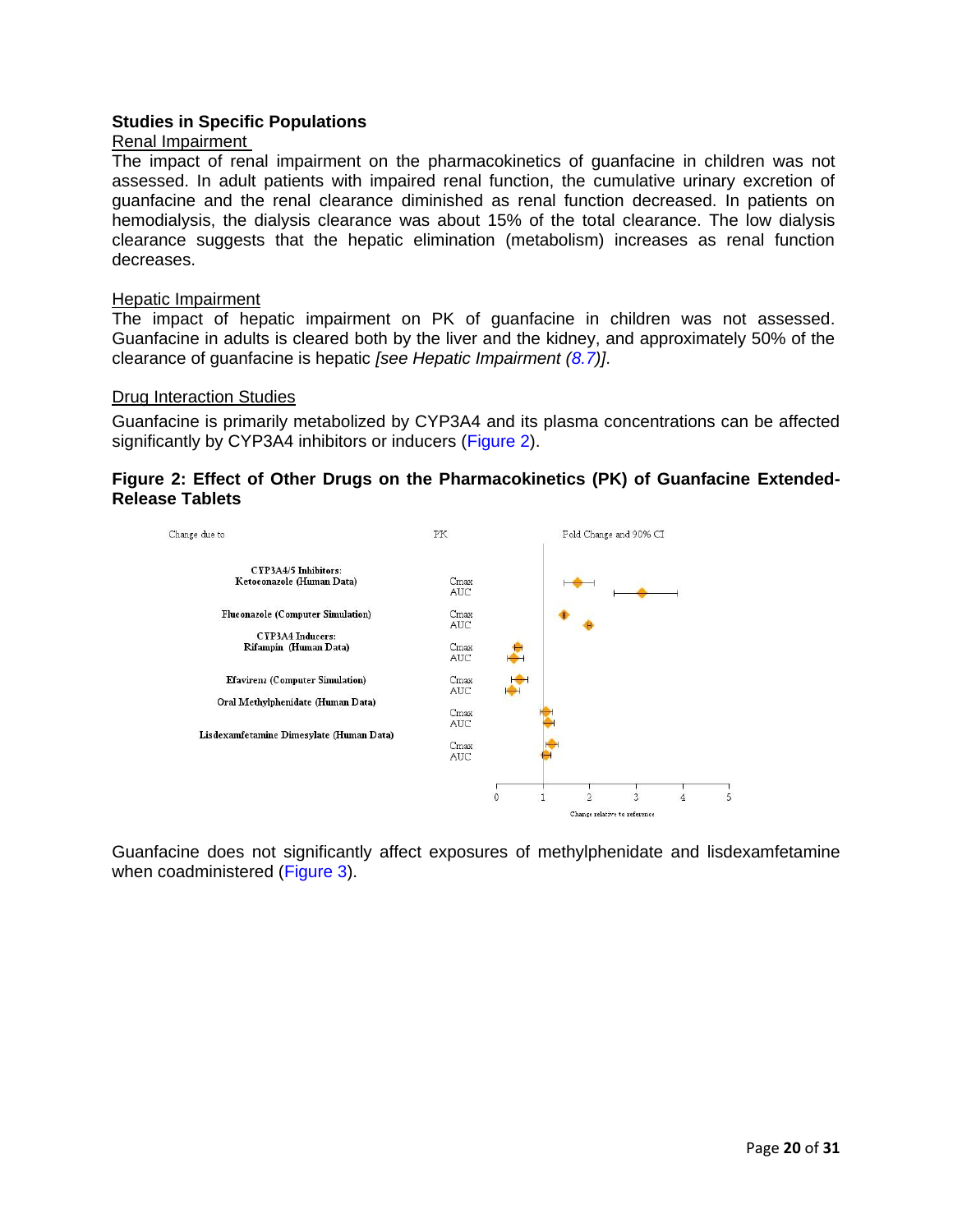# <span id="page-20-3"></span>**Figure 3: Effect of Guanfacine Extended-Release Tablets on the Pharmacokinetics (PK) of Other Drugs**



# <span id="page-20-1"></span>**13 NONCLINICAL TOXICOLOGY**

# <span id="page-20-2"></span>**13.1 Carcinogenesis, Mutagenesis, Impairment of Fertility**

#### *Carcinogenesis*

No carcinogenic effect of guanfacine was observed in studies of 78 weeks in mice or 102 weeks in rats at doses up to 6.8 times the maximum recommended human dose of 0.12 mg/kg/day on a mg/m<sup>2</sup> basis.

#### *Mutagenesis*

Guanfacine was not genotoxic in a variety of test models, including the Ames test and an *in vitro*  chromosomal aberration test; however, a marginal increase in numerical aberrations (polyploidy) was observed in the latter study.

#### *Impairment of Fertility*

No adverse effects were observed in fertility studies in male and female rats at doses up to 22 times the maximum recommended human dose on a mg/m<sup>2</sup> basis.

#### <span id="page-20-0"></span>**14 CLINICAL STUDIES**

Efficacy of guanfacine extended-release tablets in the treatment of ADHD was established in children and adolescents (6 to 17 years) in:

- Five short-term, placebo-controlled monotherapy trials (Studies 1, 2, 4, 5 and 6).
- One short-term, placebo-controlled adjunctive trial with psychostimulants (Study 3).
- One long-term, placebo-controlled monotherapy maintenance trial (Study 7).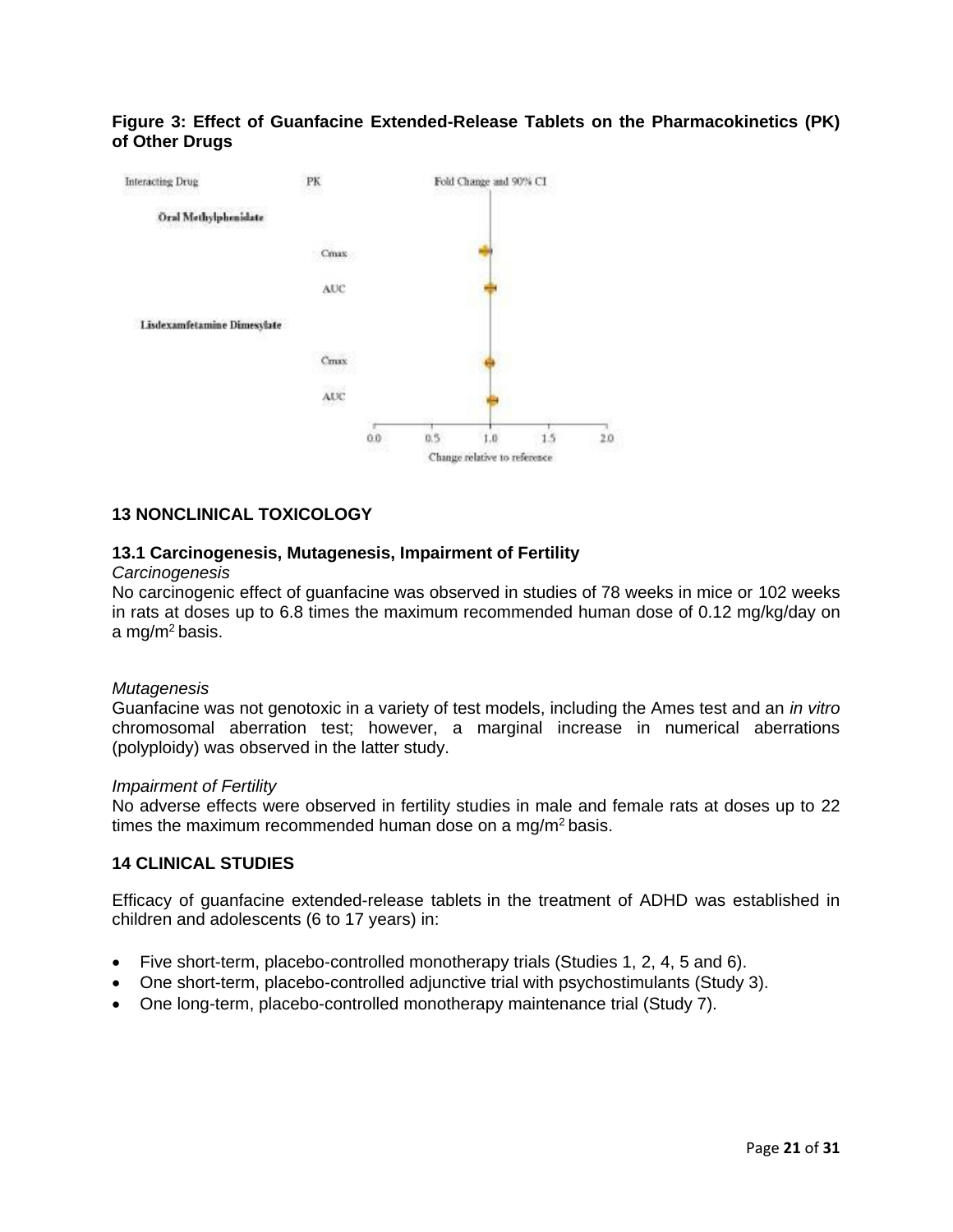# Studies 1 and 2: Fixed-dose Guanfacine extended-release tablets Monotherapy

Study 1 (301 study) was a double-blind, placebo-controlled, parallel-group, fixed-dose study, in which efficacy of once daily dosing with guanfacine extended-release tablets (2 mg, 3 mg and 4 mg) was evaluated for 5 weeks (n=345) in children and adolescents aged 6 to 17 years. Study 2 (304 study) was a double-blind, placebo-controlled, parallel-group, fixed-dose study, in which efficacy of once daily dosing with guanfacine extended-release tablets (1 mg, 2 mg, 3 mg and 4 mg) was evaluated for 6 weeks (n=324) in children and adolescents aged 6 to 17 years. In both studies, randomized patients in 2 mg, 3 mg and 4 mg dose groups were titrated to their target fixed dose, and continued on the same dose until a dose tapering phase started. The lowest dose of 1 mg used in Study 2 was not randomized to patients weighing more than 50 kg. Patients who weighed less than 25 kg were not included in either study.

Signs and symptoms of ADHD were evaluated on a once weekly basis using the clinician administered and scored ADHD Rating Scale (ADHD-RS-IV), which includes both hyperactive/impulsive and inattentive subscales. The primary efficacy outcome was the change from baseline to endpoint in ADHD-RS-IV total scores. Endpoint was defined as the last postrandomization treatment week for which a valid score was obtained prior to dose tapering (up to Week 5 in Study 1 and up to Week 6 in Study 2).

The mean reductions in ADHD-RS-IV total scores at endpoint were statistically significantly greater for guanfacine extended-release tablets compared to placebo for Studies 1 and 2. Placebo-adjusted changes from baseline were statistically significant for each of the 2 mg, 3 mg, and 4 mg guanfacine extended-release tablets randomized treatment groups in both studies, as well as the 1 mg guanfacine extended-release tablets treatment group that was included only in Study 2 (see [Table 16\)](#page-22-0).

Dose-responsive efficacy was evident, particularly when data were examined on a weightadjusted (mg/kg) basis. When evaluated over the dose range of 0.01 to 0.17 mg/kg/day, clinically relevant improvements were observed beginning at doses in the range 0.05 to 0.08 mg/kg/day. Doses up to 0.12 mg/kg/day were shown to provide additional benefit.

In the monotherapy trials (Studies 1 and 2), subgroup analyses were performed to identify any differences in response based on gender or age (6 to 12 vs. 13 to 17). Analyses of the primary outcome did not suggest any differential responsiveness on the basis of gender. Analyses by age revealed a statistically significant treatment effect only in the 6 to 12 age subgroup. Due to the relatively small proportion of adolescent patients (ages 13 to 17) enrolled into these studies (approximately 25%), these data may not have been sufficient to demonstrate efficacy in the adolescent patients. In these studies, patients were randomized to a fixed dose of guanfacine extended-release tablets rather than optimized by body weight. Therefore, some adolescent patients were randomized to a dose that might have resulted in relatively lower plasma guanfacine concentrations compared to the younger patients. Over half (55%) of the adolescent patients received doses of 0.01 to 0.04 mg/kg. In studies in which systematic pharmacokinetic data were obtained, there was a strong inverse correlation between body weight and plasma guanfacine concentrations.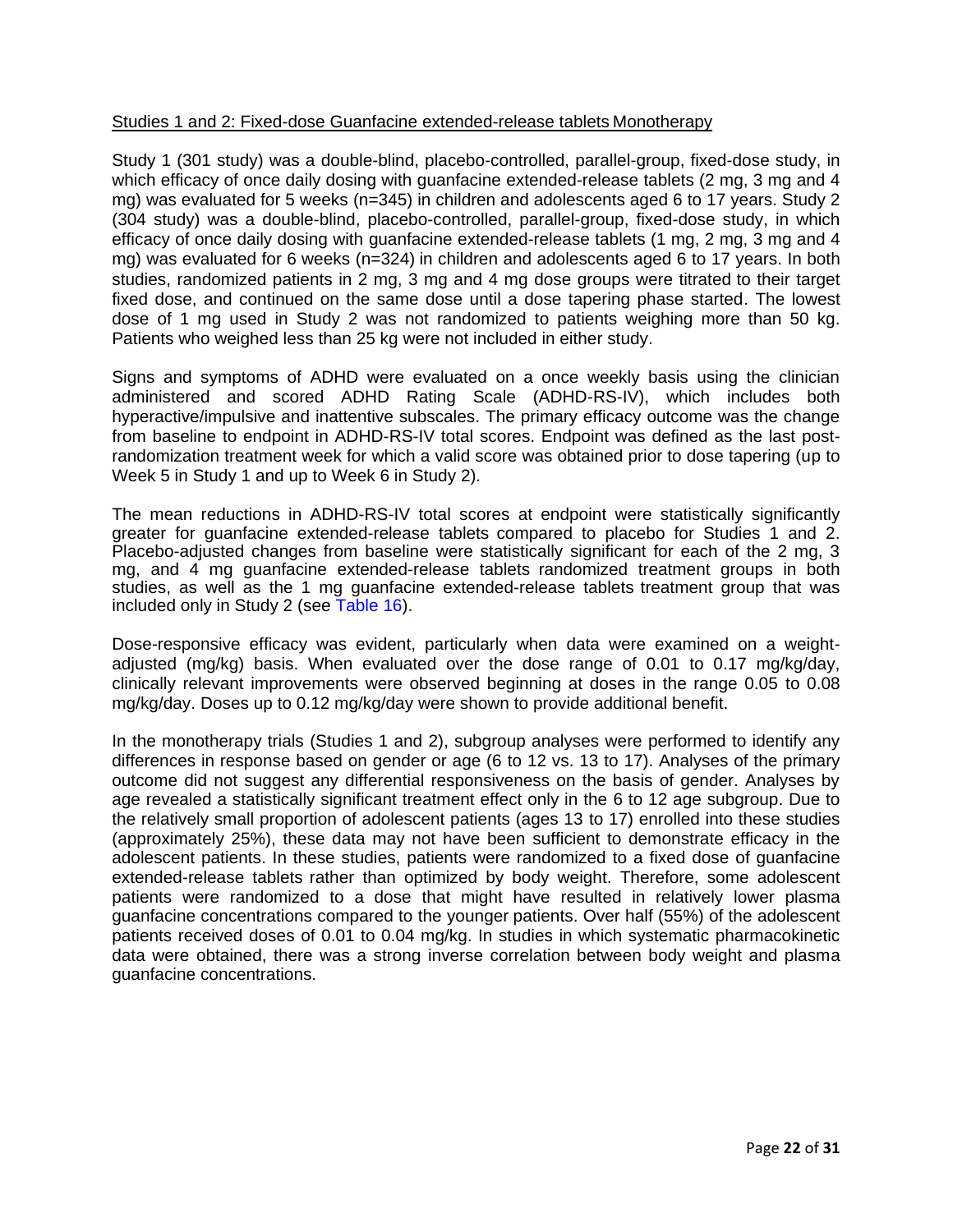| <b>Study</b><br><b>Number</b>                 | <b>Treatment Group</b>                                                                                                                                     | <b>Primary Efficacy Measure: ADHD-RS-IV Total Score</b>  |                                                                  |                                                                                                          |  |
|-----------------------------------------------|------------------------------------------------------------------------------------------------------------------------------------------------------------|----------------------------------------------------------|------------------------------------------------------------------|----------------------------------------------------------------------------------------------------------|--|
| (Age Range)                                   |                                                                                                                                                            | <b>Mean Baseline</b><br>Score (SD)                       | <b>LS Mean Change</b><br>from Baseline (SE)                      | Placebo-subtracted<br><b>Difference</b> <sup>a</sup><br>(95% CI)                                         |  |
| Study 1<br>$(6 \text{ to } 17 \text{ years})$ | Guanfacine extended-<br>release tablets 2 mg*<br>Guanfacine extended-<br>release tablets 3 mg*<br>Guanfacine extended-<br>release tablets 4 mg*<br>Placebo | 36.1 (9.99)<br>36.8 (8.72)<br>38.4 (9.21)<br>38.1 (9.34) | $-15.9(1.37)$<br>$-16.0(1.38)$<br>$-18.5(1.39)$<br>$-8.5(1.42)$  | $-7.4$ ( $-11.3$ , $-3.5$ )<br>$-7.5$ ( $-11.4$ , $-3.6$ )<br>$-10.0$ ( $-13.9$ , $-6.1$ )               |  |
| Study 2<br>$(6 \text{ to } 17 \text{ years})$ | Guanfacine extended-<br>release tablets 1 mg*^<br>Guanfacine extended-<br>release tablets 2 mg <sup>*</sup>                                                | 41.7 (7.81)<br>39.9 (8.74)<br>39.1 (9.22)<br>40.6 (8.57) | $-19.4(1.69)$<br>$-18.1(1.60)$<br>$-20.0(1.64)$<br>$-20.6(1.60)$ | $-6.8$ ( $-11.3$ , $-2.2$ )<br>$-5.4$ $(-9.9, -0.9)$<br>$-7.3$ $(-11.8, -2.8)$<br>$-7.9$ $(-12.3, -3.4)$ |  |

# <span id="page-22-0"></span>**Table 16: Fixed dose Studies**

SD: standard deviation; SE: standard error; LS Mean: least-squares mean; CI: unadjusted confidence interval.

-12.7 (1.60)

a Difference (drug minus placebo) in least-squares mean change from baseline.

\* Doses statistically significantly superior to placebo.

Placebo

Guanfacine extendedrelease tablets 3 mg\* Guanfacine extendedrelease tablets 4 mg\*

^ The lowest dose of 1 mg used in Study 2 was not randomized to patients weighing more than 50 kg.

39.3 (8.85)

### Study 3: Flexible-dose Guanfacine Extended-Release Tablets as Adjunctive Therapy to **Psychostimulants**

Study 3 (313 study) was a double-blind, randomized, placebo-controlled, dose-optimization study, in which efficacy of once daily optimized dosing (morning or evening) with guanfacine extended-release tablets (1 mg, 2 mg, 3 mg and 4 mg), when co-administered with psychostimulants, was evaluated for 8 weeks, in children and adolescents aged 6 to 17 years with a diagnosis of ADHD, with a sub-optimal response to stimulants (n=455). Patients were started at the 1 mg guanfacine extended-release tablets dose level and were titrated weekly over a 5-week dose-optimization period to an optimal guanfacine extended-release tablets dose not to exceed 4 mg/day based on tolerability and clinical response. The dose was then maintained for a 3-week dose maintenance period before entry to 1 week of dose tapering. Patients took guanfacine extended-release tablets either in the morning or the evening while maintaining their current dose of psychostimulant treatment given each morning. Allowable psychostimulants in the study were ADDERALL XR®, VYVANSE®, CONCERTA®, FOCALIN XR®, RITALIN LA®, METADATE CD® or FDA-approved generic equivalents.

Symptoms of ADHD were evaluated on a weekly basis by clinicians using the ADHD Rating Scale (ADHD-RS-IV), which includes both hyperactive/impulsive and inattentive subscales. The primary efficacy outcome was the change from baseline to endpoint in ADHD-RS-IV total scores. Endpoint was defined as the last post-randomization treatment week prior to dose tapering for which a valid score was obtained (up to Week 8).

Mean reductions in ADHD-RS-IV total scores at endpoint were statistically significantly greater for guanfacine extended-release tablets given in combination with a psychostimulant compared

--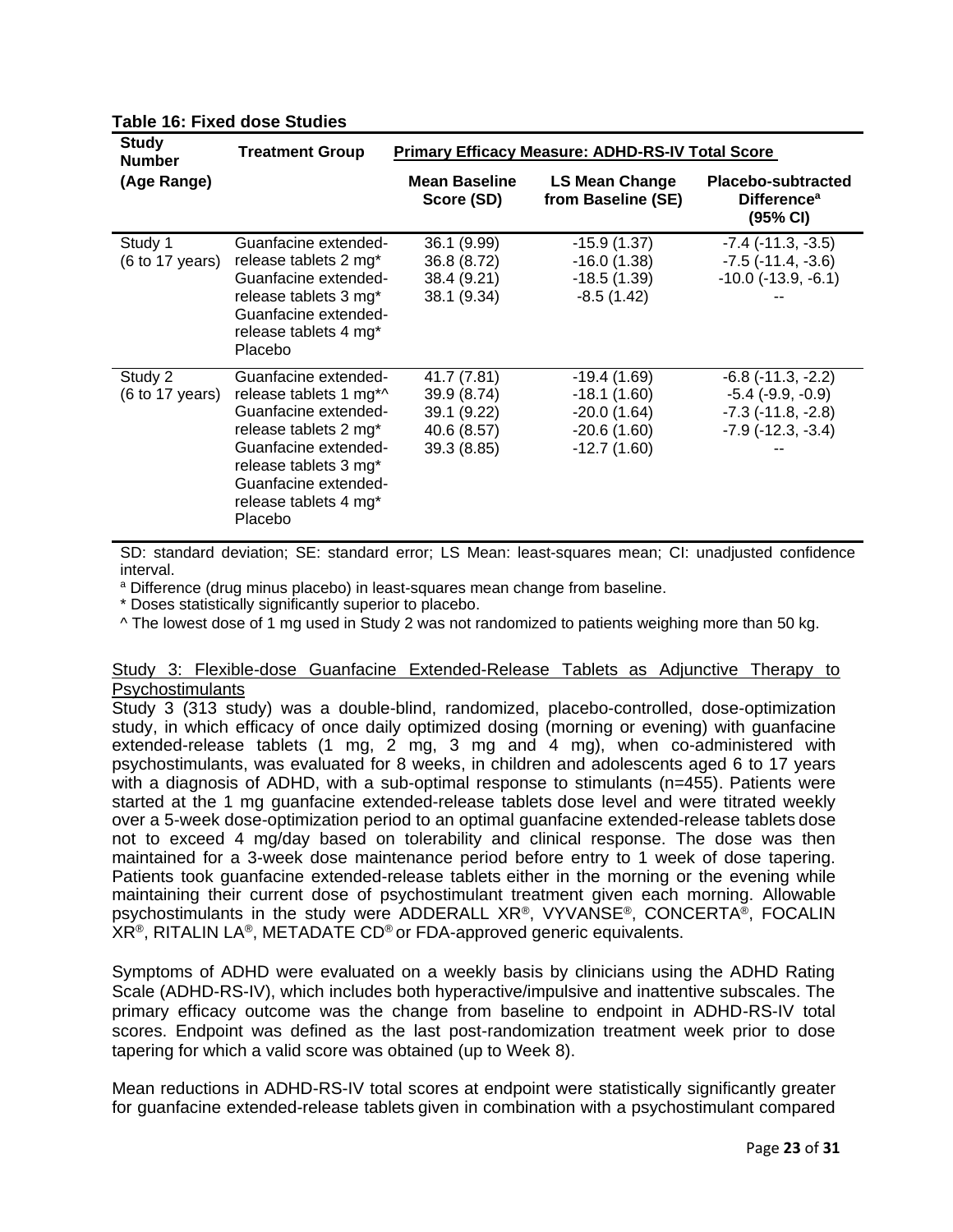to placebo given with a psychostimulant for Study 3, for both morning and evening guanfacine extended-release tablets dosing (see [Table 17\)](#page-24-0). Nearly two-thirds (64.2%) of patients reached optimal doses in the 0.05 to 0.12 mg/kg/day range.

Studies 4, 5 and 6: Flexible-dose Guanfacine Extended-Release Tablets Monotherapy Study 4 (314 study) was a double-blind, randomized, placebo-controlled, dose-optimization study, in which efficacy of once daily dosing (morning or evening) with guanfacine extendedrelease tablets (1 mg, 2 mg, 3 mg, and 4 mg) was evaluated for 8 weeks in children aged 6 to 12 years (n=340).

Signs and symptoms of ADHD were evaluated on a once weekly basis using the clinician administered and scored ADHD Rating Scale (ADHD-RS-IV), which includes both hyperactive/impulsive and inattentive subscales. The primary efficacy outcome was the change from baseline score at endpoint on the ADHD-RS-IV total scores. Endpoint was defined as the last post-randomization treatment week for which a valid score was obtained prior to dose tapering (up to Week 8).

Mean reductions in ADHD-RS-IV total scores at endpoint were statistically significantly greater for guanfacine extended-release tablets compared to placebo in both AM and PM dosing groups of guanfacine extended-release tablets (see [Table 17\)](#page-24-0).

Study 5 (312 study) was a 15-week, double-blind, randomized, placebo-controlled, doseoptimization study conducted in adolescents aged 13 to 17 years (n=314) to evaluate the efficacy and safety of guanfacine extended-release tablets (1 to 7 mg/day; optimized dose range of 0.05 to 0.12 mg/kg/day) in the treatment of ADHD as measured by the ADHD Rating Scale-IV (ADHD-RS-IV). Patients receiving guanfacine extended-release tablets showed statistically significantly greater improvement on the ADHD-RS-IV total score compared with patients receiving placebo (see [Table 17\)](#page-24-0).

Study 6 (316 study) was a 12-week (for children aged 6 to 12) or 15-week (for adolescents aged 13 to 17), randomized, double-blind, parallel-group, placebo- and active-reference, doseoptimization study conducted in pediatric patients (children and adolescents aged 6 to 17 years old inclusive) (n=337) to assess the efficacy and safety of once-daily dosing (children: 1 to 4 mg/day, adolescents: 1 to 7 mg/day; optimized dose range of 0.05 to 0.12 mg/kg/day) in the treatment of ADHD. Guanfacine extended-release tablets were statistically superior to placebo on symptoms of ADHD in patients 6 to 17 years as measured by change from baseline in ADHD-RS-IV total scores (see [Table 17\)](#page-24-0).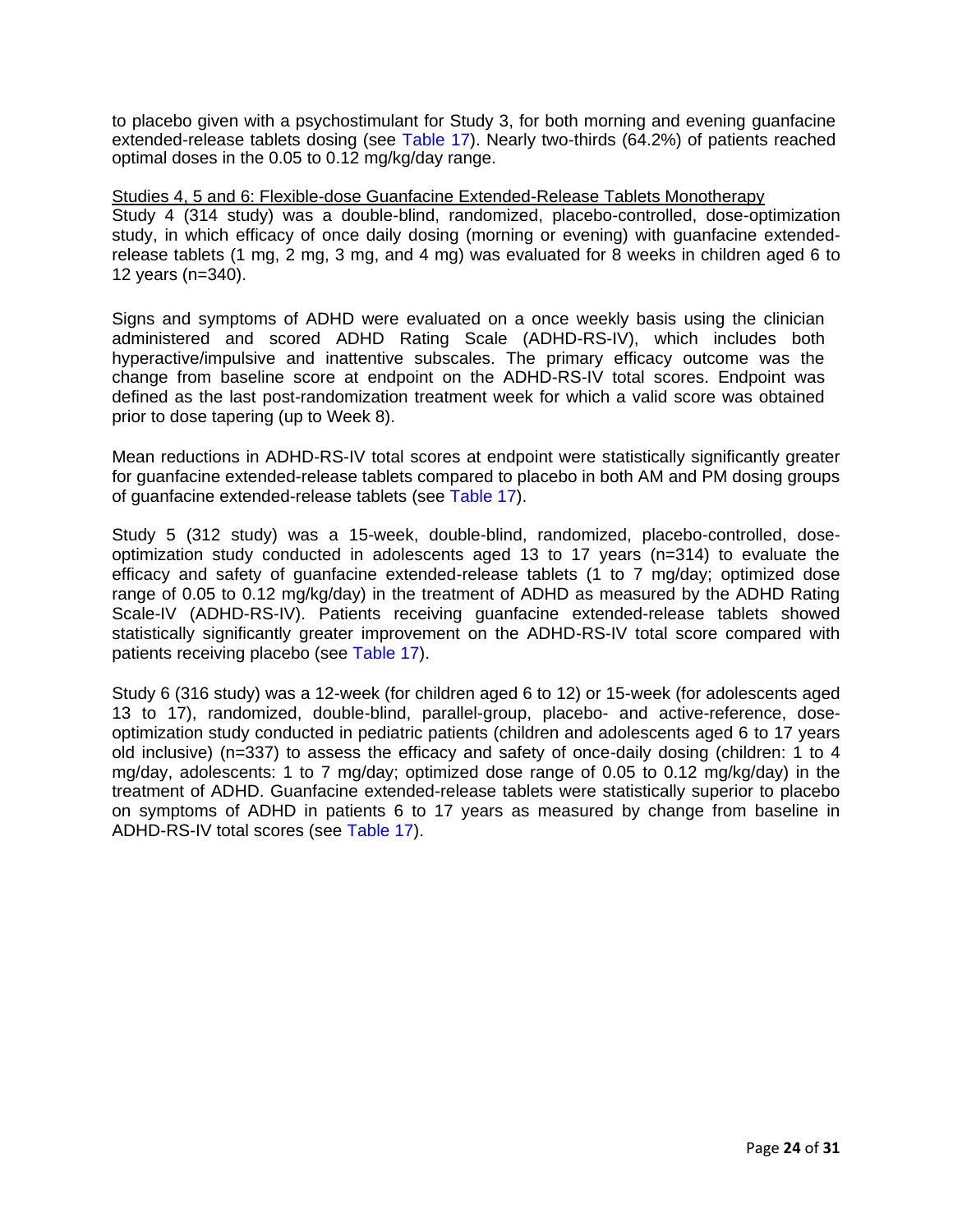| <b>Study</b><br><b>Number</b>                 | <b>Treatment Group</b>                                                                                                  | <b>Primary</b><br><b>Efficacy</b><br><b>Score</b> | <b>Measure:</b>                                              | <b>ADHD-RS-IV</b><br>Total                                           |
|-----------------------------------------------|-------------------------------------------------------------------------------------------------------------------------|---------------------------------------------------|--------------------------------------------------------------|----------------------------------------------------------------------|
| (Age Range)                                   |                                                                                                                         | <b>Mean Baseline</b><br>Score (SD)                | <b>LS Mean</b><br><b>Change from</b><br><b>Baseline (SE)</b> | Placebo-<br>subtracted<br><b>Difference</b> <sup>b</sup><br>(95% CI) |
| Study 3 <sup>a</sup><br>(6 to 17 years)       | Guanfacine extended-release<br>tablets 1 to 4 mg AM*<br>Guanfacine extended-release<br>tablets 1 to 4 mg PM*<br>Placebo | 37.6 (8.13)<br>37.0 (7.65)<br>37.7 (7.75)         | $-20.3(0.97)$<br>$-21.2(0.97)$<br>$-15.9(0.96)$              | $-4.5$ ( $-7.5$ , $-1.4$ )<br>$-5.3$ $(-8.3, -2.3)$                  |
| Study 4<br>$(6 \text{ to } 12 \text{ years})$ | Guanfacine extended-release<br>tablets 1 to 4 mg AM*<br>Guanfacine extended-release<br>tablets 1 to 4 mg PM*            | 41.7 (6.39)<br>41.6 (6.66)<br>42.9 (6.29)         | $-20.0(1.23)$<br>$-20.4(1.19)$<br>$-10.6(1.20)$              | $-9.4$ $(-12.8, -6.0)$<br>$-9.8$ ( $-13.1, -6.4$ )                   |
| Study 5<br>(13 to 17<br>years)                | Guanfacine extended-release<br>tablets 1 to 7 mg*<br>Placebo                                                            | 39.9 (5.57)<br>40.0 (6.11)                        | $-24.6(1.06)$<br>$-18.5(1.08)$                               | $-6.03$ $(-8.87, -3.19)$                                             |
| Study 6<br>$(6 \text{ to } 17 \text{ years})$ | Guanfacine extended-release<br>tablets 1 to 7 mg*<br>Placebo                                                            | 43.1 (5.47)<br>43.2 (5.60)                        | $-23.89(1.15)$<br>$-15.01(1.16)$                             | $-8.88$ ( $-11.94$ , $-5.81$ )                                       |

### <span id="page-24-0"></span>**Table 17: Flexible-Dose studies**

SD: standard deviation; SE: standard error; LS Mean: least-squares mean; CI: unadjusted confidence interval.

a Treatment was given in combination with a psychostimulant.

<sup>b</sup> Difference (drug minus placebo) in least-squares mean change from baseline.

\* Doses statistically significantly superior to placebo.

### Study 7: Long-Term Maintenance of Guanfacine Extended-Release Tablets Efficacy

Study 7 (315 study) was a double-blind, placebo-controlled, randomized withdrawal trial in pediatric patients aged 6 to 17 years with DSM-IV-TR diagnosis of ADHD. The study consisted of an open-label phase, including a 7-week dose optimization period to titrate patients to an optimal dose (maximum 4 mg/day for children and 7 mg/day for adolescents; optimized dose range: 0.05 to 0.12 mg/kg/day) and a 6-week dose maintenance period. There were 526 patients included in the open-label phase. Among those, 315 patients who met response criteria in the open-label phase were then randomized (1:1, guanfacine extended-release tablets:placebo) in a 26-week, double-blind, randomized withdrawal phase. The response criteria were defined by ≥30% reduction in ADHD-RS-IV total score and a Clinical Global Impression-Improvement (CGI-I) score of 1 or 2 during the open-label phase. A statistically significantly lower proportion of treatment failures occurred among guanfacine extended-release tablets patients compared to placebo at the end of the randomized withdrawal period (Figure 4). Treatment failure was defined as a ≥50% increase (worsening) in ADHD-RS-IV total score and a ≥2-point increase in Clinical Global Impression-Severity (CGI-S) score. Patients who met the treatment failure criteria on two consecutive visits or discontinued for any reason were classified as treatment failure.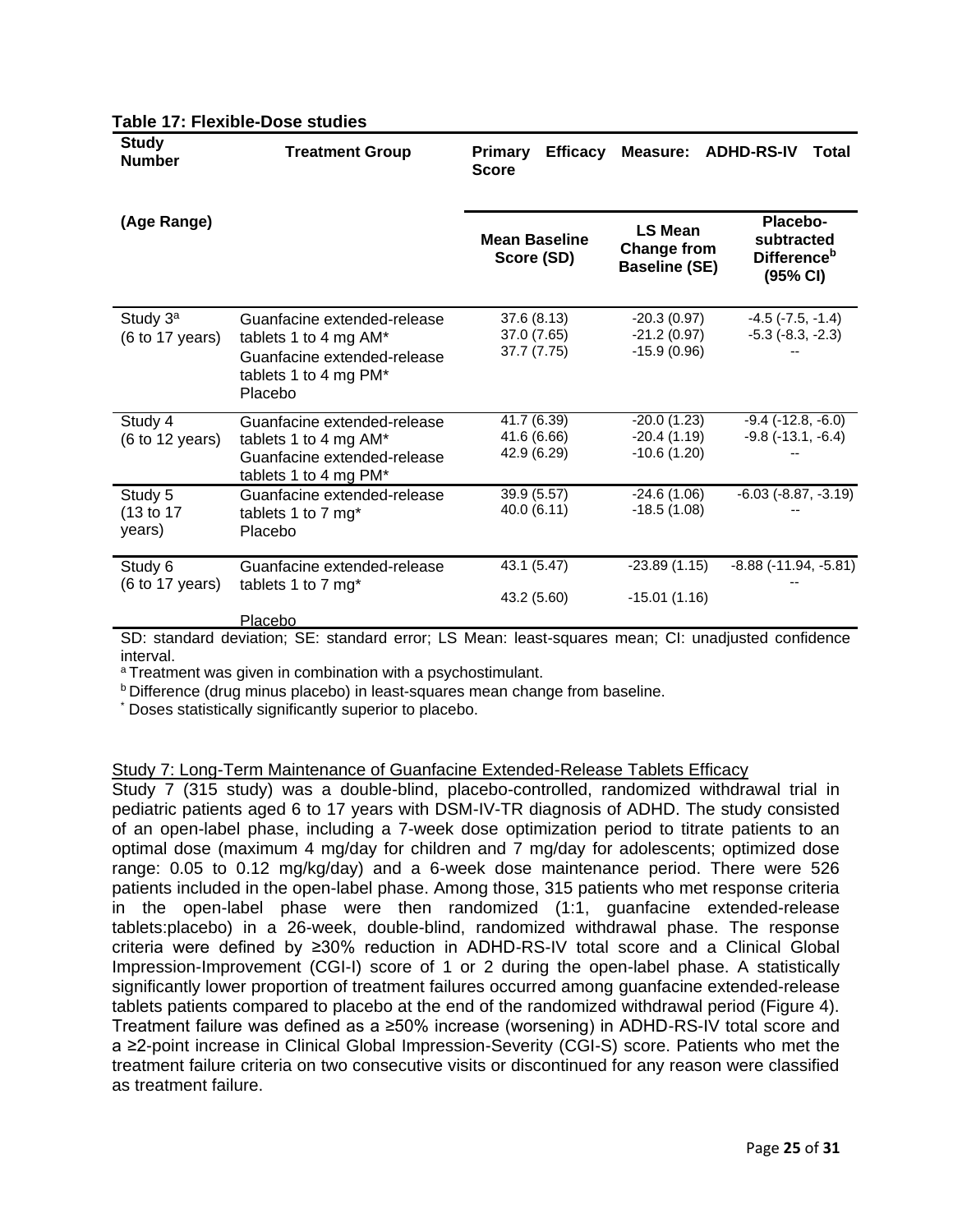

# **Figure 4. Kaplan-Meier Estimation of Proportion of Patients with Treatment Failure for Children and Adolescents Ages 6-17 (Study 7)**

# <span id="page-25-1"></span>**16 HOW SUPPLIED/STORAGE AND HANDLING**

Guanfacine extended-release tablets 1 mg are white to off-white, round, biconvex tablets, engraved "APO" on one side, "GU1" on the other side. They are supplied as follows: Bottles of 100s (NDC 60505-3927-1)

Guanfacine extended-release tablets 2 mg are white to off-white, oval shaped, biconvex tablets, engraved "APO" on one side, "GUA 2" on the other side. They are supplied as follows: Bottles of 100s (NDC 60505-3928-1)

Guanfacine extended-release tablets 3 mg are green, round, biconvex tablets, engraved "APO" on one side, "GU3" on the other side. They are supplied as follows: Bottles of 100s (NDC 60505-3929-1)

Guanfacine extended-release tablets 4 mg are green, oval shaped, biconvex tablets, engraved "APO" on one side, "GUA 4" on the other side. They are supplied as follows: Bottles of 100s (NDC 60505-3930-1)

Storage - Store at 20°C to 25°C (68°F to 77°F); excursions permitted from 15°C to 30°C (59°F to 86°F) [see USP Controlled Room Temperature].

Protect from moisture.

# <span id="page-25-0"></span>**17 PATIENT COUNSELING INFORMATION**

Advise the patient to read the FDA-approved patient labeling (Patient Information).

# Dosing and Administration

Instruct patients to swallow guanfacine extended-release tablets whole with water, milk or other liquid. Tablets should not be crushed, chewed or broken prior to administration because this may increase the rate of release of the active drug*.* Patients should not take guanfacine extended-release tablets together with a high-fat meal, since this can raise blood levels of guanfacine extended-release tablets. Instruct the parent or caregiver to supervise the child or adolescent taking guanfacine extended-release tablets and to keep the bottle of tablets out of reach of children.